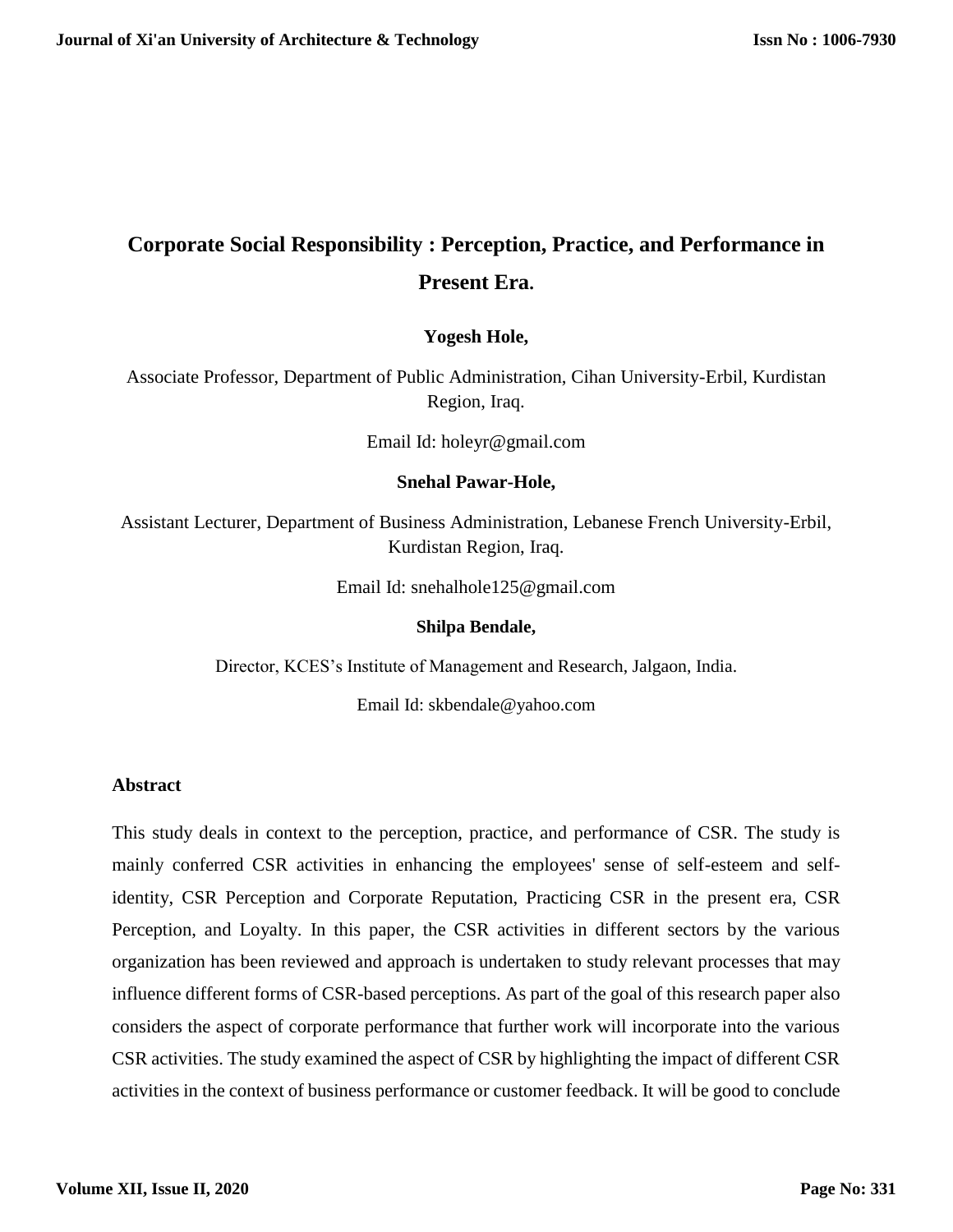that the companies must be able to achieve and build an association with the customers based on positivity by addressing their CSR responsibilities.

#### *Keywords*

CSR, Perception, performance, practice, organization, business.

#### **1. Introduction**

Corporate social responsibility (CSR) is considered as an essential component of those who have engaged themselves in some form of business practice. Most of the companies do recognize the importance of CSR in the modern business market and therefore, focus more on the different forms of CSR activities as in the form of an important tool to attract the customers. They tend to address every interest of the customer by satisfying their respective causes. In particular, they tend to emphasize more on various types of activities that are directly relative to those of human rights, their respective business-related ethics, the aspect of environmental protection, the process of following fair employment, and those of the social welfares (Ullah *et al*. 2014).

Recently, several academics and renowned researchers have contributed their work in the organizational CSR region. They have focused their respective attention on the investment in the aspect of social responsibility. All the companies do possess a completely different purpose that is considered profitable. However, the aspect of business ethics is considered not to be an oxymoron. About 85% of all organizations based in the Indian subcontinent do owns their respective business policies (Oo *et al.* 2018). These include the likes of the code of ethics and that of the educational programs for their existing employees. It is done to communicate with their respective partners. This is the reason for which many of the companies publish their annual reports based on their ethics and in the long run hold frequent meetings with those of the stakeholders (Du *et al.* 2010). This is considered to be important to communicate and promote the concerned CSR activities that are needed to maximize the business interest in the form of the returns.

It can normally be evident that about 73% of all India based business institutions do possess an active standing committee to ensure the ethical aspect of the company management. The abovementioned fact shows that the stakeholders require an increasingly higher level of CSR. That, in turn, makes CSR as in the form of a key management based strategy. In the context of this paper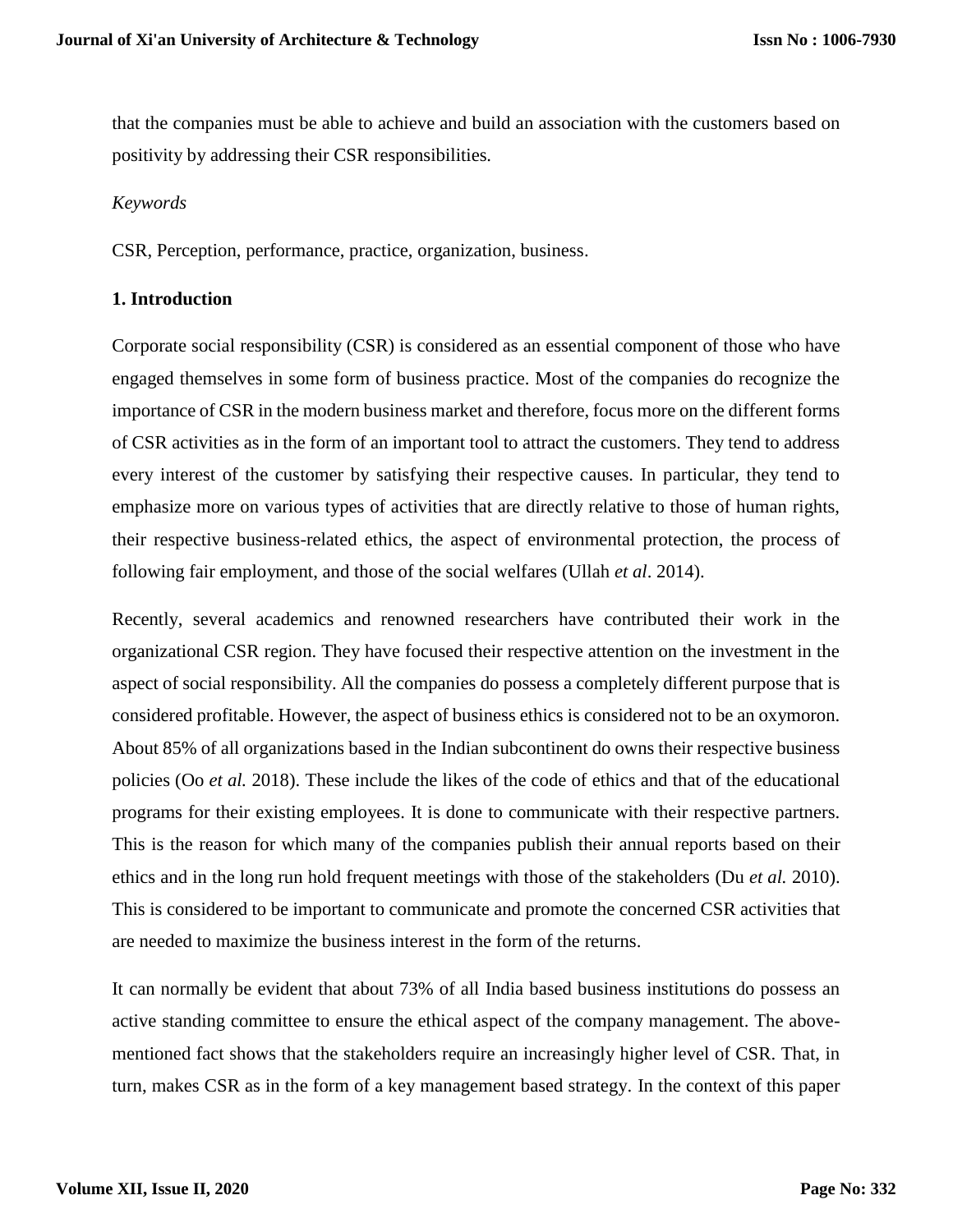as conducted in the form of a study is instrumental in examining the various types of impact of corporate social responsibility (CSR). Along with that, CSR based perceptions are described based on corporate performances it includes the corporate identity, the contextual reputation, the aspect of trust and that of loyalty. It is to confirm that the impact of all the CSR based perceptions on that of the corporate performances is considered stable. In this study, an approach has been undertaken to use different value-based attributes to understand CSR in a better and more border way (Bhattacharya *et al.* 2009).

## **2. The objective of Research**

- To study the impacts of CSR activities on the five variables in the context of the corporate executives
- To understand the CSR activities in an organization those are instrumental in assessing the need for CSR in society.
- To find the effect on all the CSR perceptions on the minds of the customers in context to the country India
- To understand the impact of the CSR activities in enhancing the employees' sense of selfesteem and self-identity

## **3. Review of Literature**

According to Li *et al*. (2013), CSR is considered to be a way of conducting any business by any of the corporate entities who are operative in the grounds of India. It is instrumental in conscientiously contribute toward the social cause and also takes care of the environmental aspect. The policies as manipulated by the different organizations are considered to be good if evaluated from the context of the whole nation. All the responsible companies tend to not limit themselves in the process of efficiently using the available resources so as to engage in certain business activities that in turn also increase their profit-making ventures. Once the revenues start flowing in, they are expected to put in a fixed percentage of their total profit into those areas that had a direct impact on the national goals that are related to the development. Therefore, all these investments must necessarily have to play a catalytic role in the process of generating a genuine and perceptible impact on the contextual ground of business. The collaborative effort through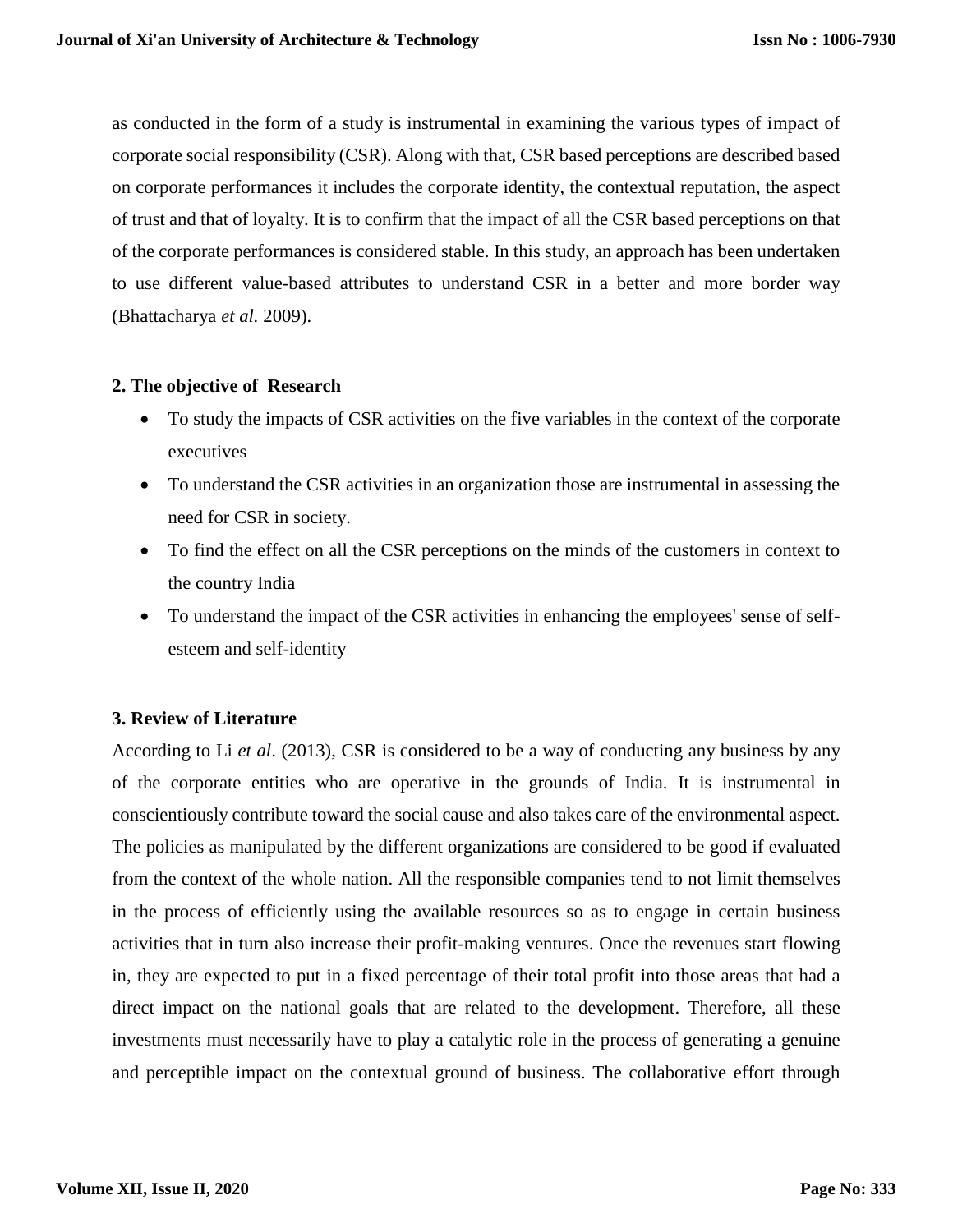which the strategic partnership grows as in the form of a way of being powerful and to succeed in the respective business ventures.

To take up CSR activities an organization must be able to initially assess the contextual need of CSR in the society. It also takes into consideration the context of the surrounding business environment by the way the concerned people take participation. The mentioned process does include the aspect of interacting that too, intensively with those of the local communities or the concerned beneficiaries. The contextual implementing agencies and that of the company employees tend to seek their efforts as in the form of inputs and relevant suggestions. On the basis of the above mentioned suggestion, the corporate must be instrumental in formulating a comprehensive CSR Policy. The CSR policies as formulated should suitably address the organizational design, the context of development, aspect related to its implementation, its monitoring. It also helps in the process of evaluation and helps in the reporting of the responsive projects and those of the organizational programs (Chaudhary, 2019).

As stated by Kang et al. (2012), Corporate India has been encouraged to partner creditable and effective Implementing Agencies for absorbing their CSR capital. Any action must have measurable programmatic outcomes with clearly defined budgets and timelines embedded in them, leading to impactful, visible and accountable change. An alert CSR Committee of the Board of every such Company must closely monitor the CSR Policy and its implementation to ensure that all projects and programs are actually delivered in an effective manner. This Policy as formulated may also need an organic document and can be reviewed from time to time so as to be in harmony with the changing aspect of the social and environmental context combined with needs.

With this reasoning in mind, the Indian Parliament enacted the Companies Act 2013 that replaced the Companies Act 1956. Section 135 of the new Act makes setting up a CSR process, governance structure and allocation of a CSR budget mandatory for a stipulated category of profit-making companies. This is a historic development, and India becomes the first country in the world to make CSR mandatory with such a high order of transparency and accountability. The new legislation is very innovative, making substantive provisions that will also help monitor and report all activities undertaken (Chaudhary, 2019).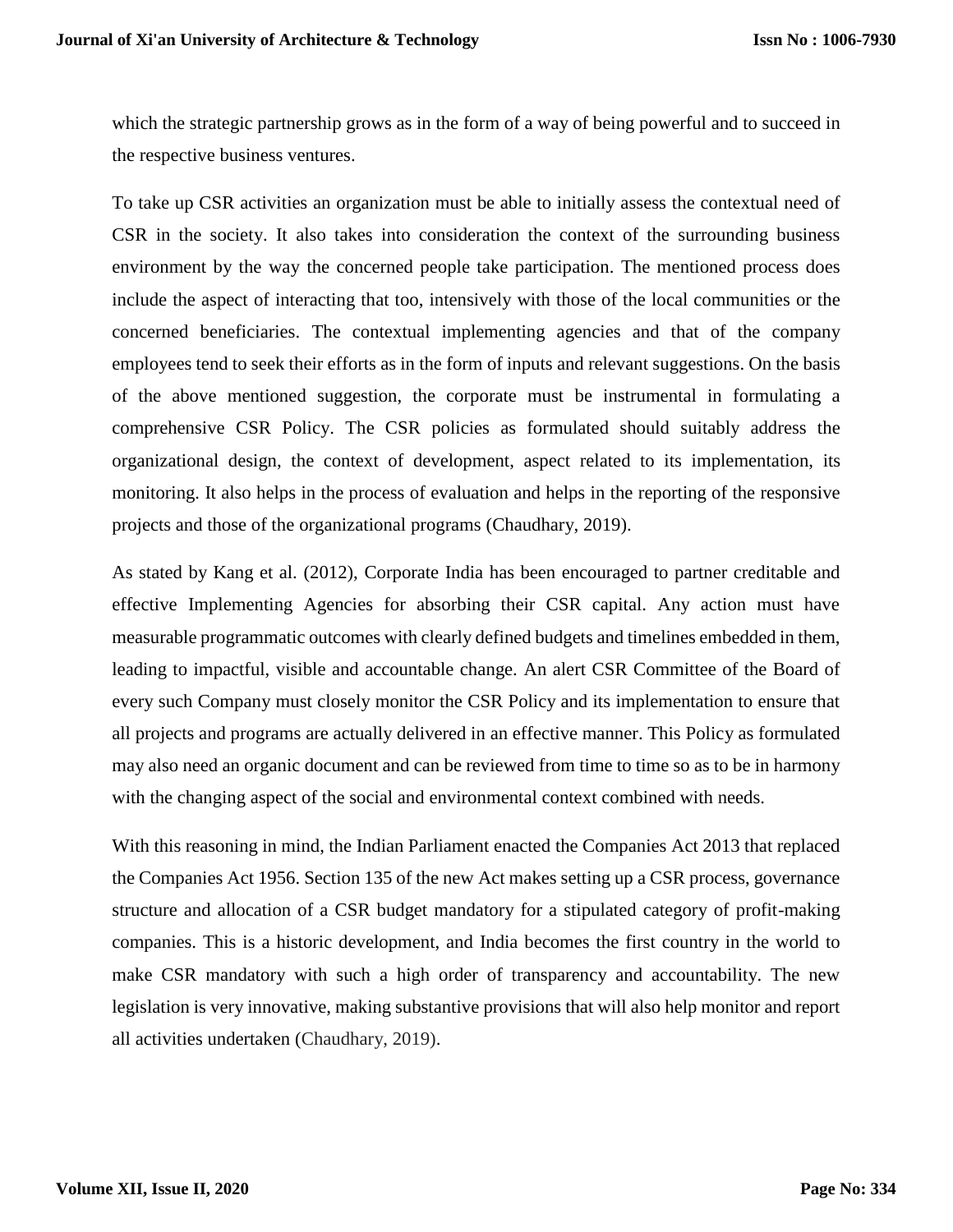According to Kang (2012), to provide flexibility for facilitating creativity and imagination in strategizing and conducting CSR activities, the provisions of the new legislation allow reasonable leeway to companies. Therefore, spending is not mandatory, but reporting is. The principle of 'comply or explain' has been adopted whereby reasons for not spending the CSR budget need only to be provided in the public domain. It is imperative for corporate management at all levels in India to understand the scope, objective and concept of CSR to leverage its potential for creating a positive impact in the society. This impact must be visible and rupee measurable. In this way, the company can also build its brand image.

Jawaharlal Nehru Institute of Corporate Social Responsibility (JNICSR), a think tank and action research training organization, Government of India played a facilitative role in bringing all players – corporates, government, civil society, and communities - together to collaborate and share their views and suggestions to develop this agenda in a consultative manner. It is JNICSR's mission to integrate CSR into the DNA of qualifying Indian companies as per the new Act, in order for them to significantly contribute towards nation building (Akbaş *et al.* 2019).



**Figure 01: Corporate Social Responsibility (CSR) – Business Ethics**

## **Source:** <https://opentextbc.ca/businessethicsopenstax/chapter/corporate-social-responsibility-csr/>

In the context of India, it tends to indicate that all the CSR perceptions do possess a positively induced effect as in the form of word of mouth or certain beliefs, corporate loyalty, and that of the aspect of intentions. It can also be stated that they tend to have no significant amount of impact on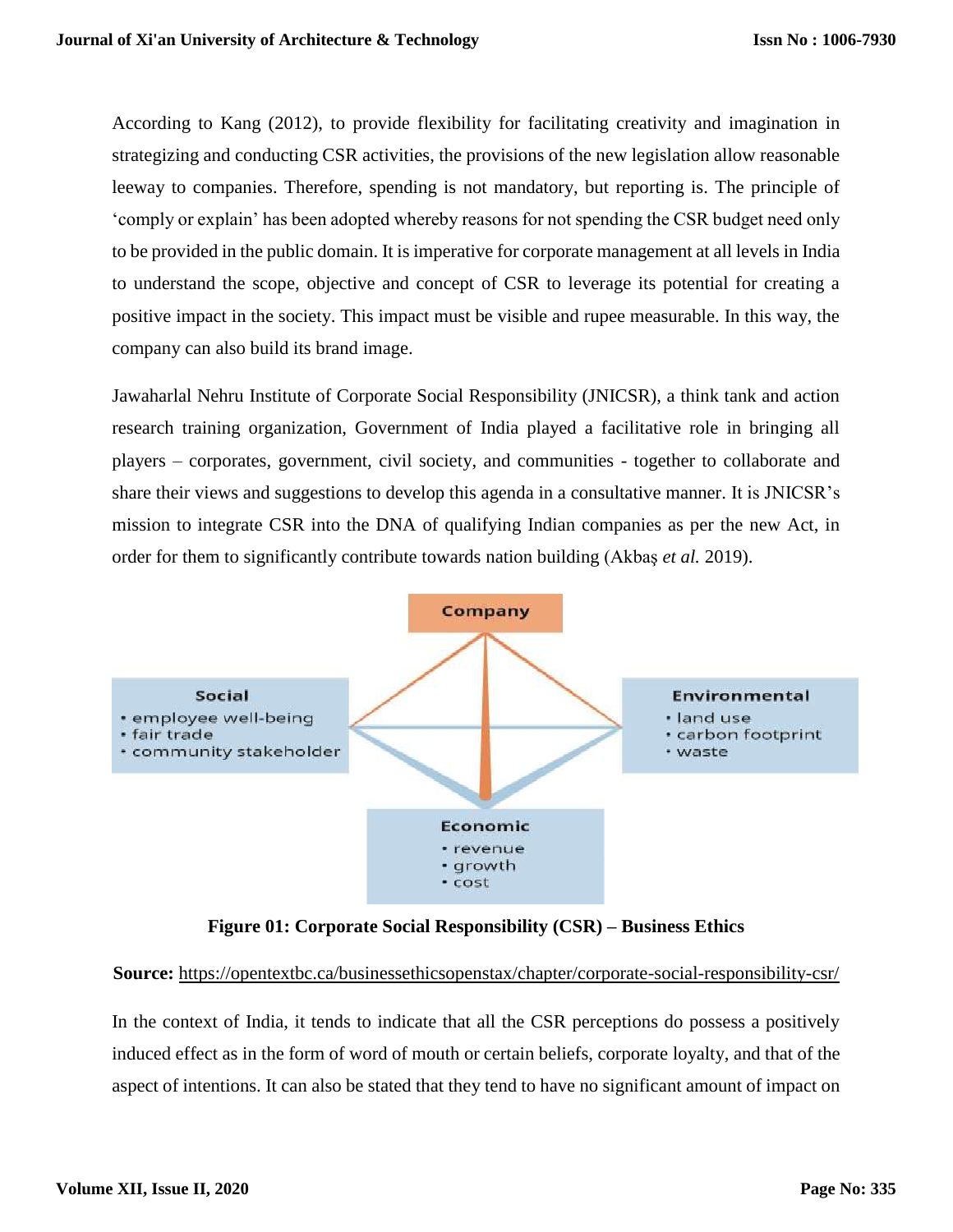the aspect of corporate identity and that of their market reputation. It has to be understood that not all forms of relationships as related in between CSR perception and those of the corporate performances do impose upon a mediating sort of an effect on the respective value-based attributions. The meaning of which is that the contextual impact of the CSR based perceptions on that of the corporate-based performances tends to remain constant.

#### **4. Research Gap**

In the context of Customers, the aspect of recognition, the context of customer engagement with the CSR activities and those of the words of mouth that play an important role in the process of nurturing the CSR. A very limited amount of studies that have been published on the abovementioned variables that are in context to Corporate Social Responsibility and its perception, practice, and performance in an organization as related to the present era. The CSR is considered to be highly influential on the aspect of marketing and building up of the strategies to survive in the competitive market. Later this research gap was making the whole process a bit of the complex concept including the creation of some sort of issues related to studying Corporate Social Responsibility and its Perception, Practice, and Performance in the organization that is in the Present Era.

#### **5. Research Methodology**

The Research paper is based on secondary data which has been studied from various journals and articles. There are some inescapable restrictions to this CSR. This study looks at the impacts of CSR observation on variables (corporate identity, corporate reputation, trust, loyalty) for corporate executives. Therefore, future research ought to consider wide corporate execution variables, for example, corporate deals, income, return on investment (ROI), mindfulness rates and shopper inclinations. This investigation analyzed the directing impact of value-based attribution, yet future examinations ought to think about other potential arbitrators, for example, inspiration, CSR fittingness, authoritative duty and client mentality, character, cooperation, and learning. Additionally, the four measurements (financial, lawful, better than average and open responsibility) can be potential arbitrators. This examination utilizes client study information.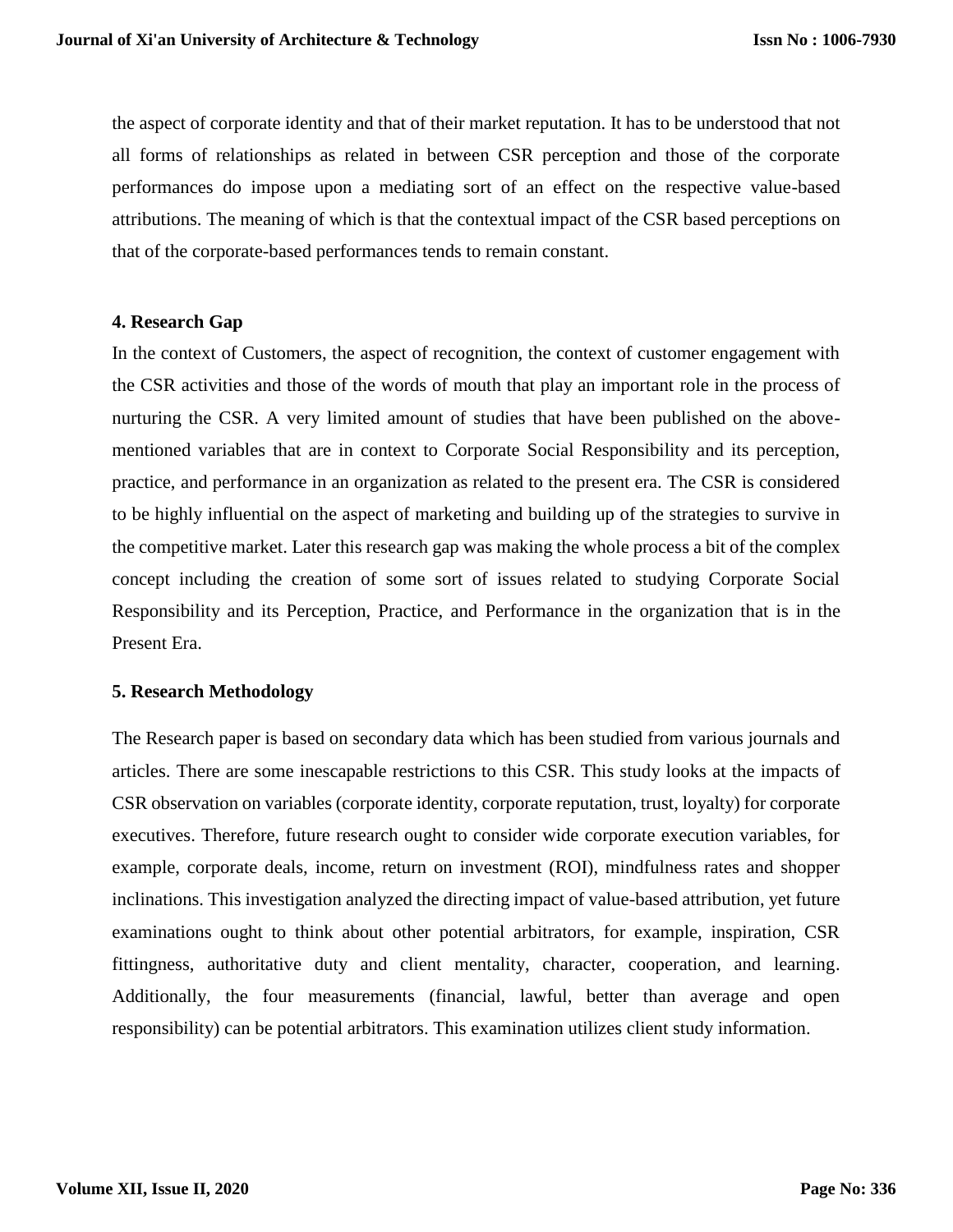#### **6. CSR activities in enhancing the employees' sense of self-esteem and self-identity**

The way by which CSR is realized and the aspect of the corporate performances tend to have more efficient and effective corporate performances. In the context of CSR, it can be said that the CSR program as inculcated in corporate management helps to understand the critical aspects of the management by human resource managers and corporate professionals. Hence, it is considered important to have all the results of the contextual study and tally them with those of the corporate results as drawn by the managers. In the context of CSR the corporate human resource managers, the concerned business process managers, the CA's all are engaged in a set of activities to use Corporate social responsibility. All these activities ongoing further can be instrumental in improving the organization's respective image, and also helps in the process of strengthening its competitive advantages over its competitors. It is through creating a positive impact by changing their respective attitudes toward the products, their respective purchase intent and that of the loyalty as related to the minds of the consumers.

As stated by Lin and Liu (2017), CSR activities play a dominant role in enhancing the employees' sense of self-esteem and self-identity. All these are in context to their respective companies and in turn, tend to increase their respective organization based commitments. Few studies have deeply examined the contextual impact of the CSR on the aspect of corporate performance. It also considers the role of CSR in the context of the consumers. Therefore, it is considered to be a blunder not to have adequate knowledge of this very important issue. It, in turn, prevents the corporate managers, including the human resource managers, to fully understand the process of manifesting CSR in their corporate program and associated processes.

In the realm of reality, many of the CSR activities as considered by some of the executives or managers often lead to the worsening of organizational performance than the way they have expected the same. The reason behind the above-mentioned fact is that they do understand their respective aspects of sales volumes and contexted profitability, but they are less concerned about the decline in reputation. Hence, at times customers may not be able to realize the CSR activities of a company, and that is the time or situation which can lead to some of the unintended business image related consequences.

According to Trivellas *et al.* (2019), in modern times, even the corporate managers, including the CSR or those of the human resource managers, are surprised to see and observe that business ethics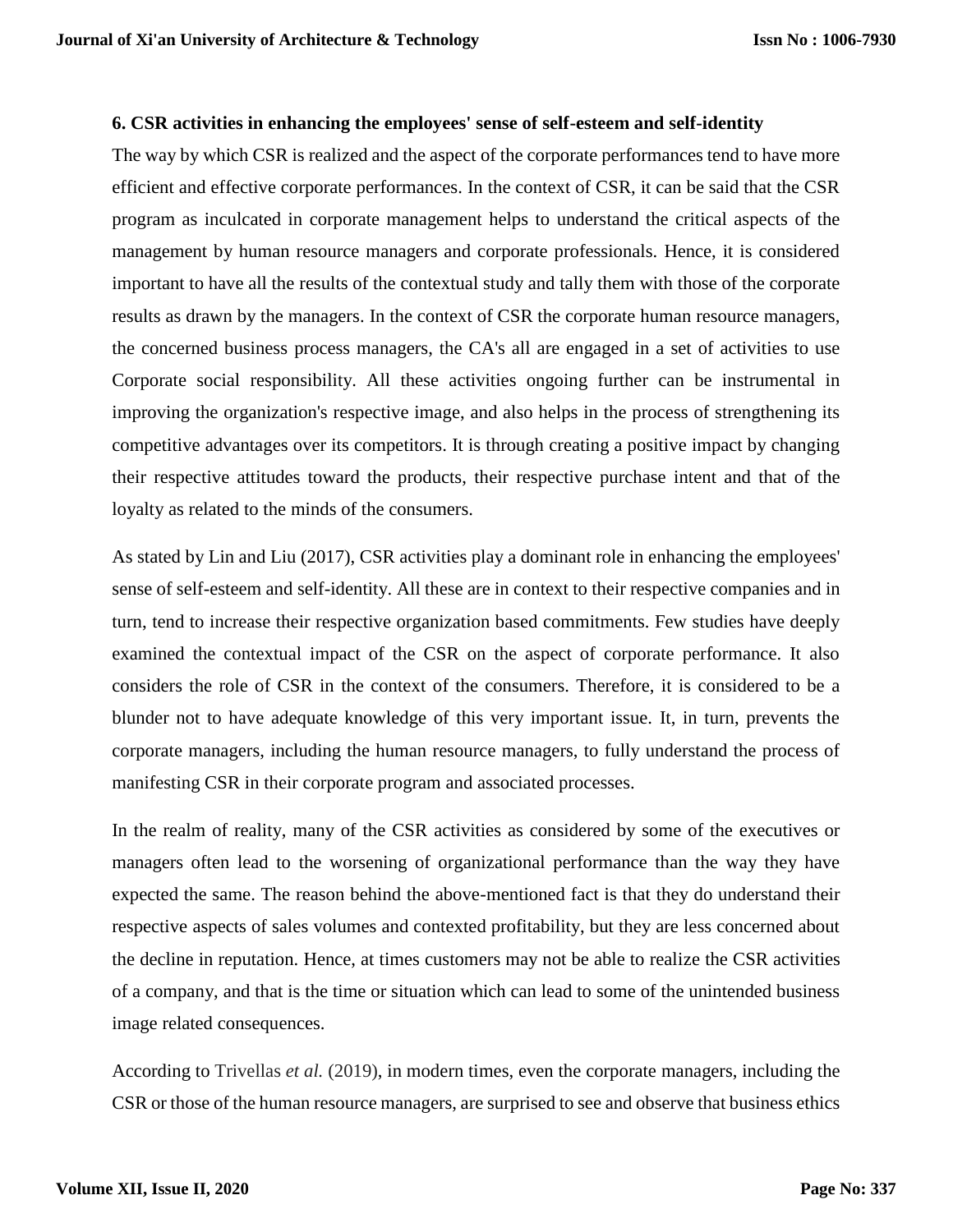is a bit of an oxymoron. Hence they end up believing that business and the contextual ethics cannot go right hand in hand or coexist. It is necessary to own a clear understanding of the combined process that is related to the process of incorporating different CSR based activities. They tend to understand that in modern business competition context CSR at times is considered necessary to resolve any of the contextual conflicts.

According to Chaudhary (2019), the different "values-based" aspects means the concept of "giving back to the people" and the relative aspect of "toward the society." All these aspects are ultimately considered as the "realizing of the values that are concerning that of the society." According to the author the worldly activities that are related to that of the organization can be seen furthermore, as in the form of perfect social activity. It is there to be able to solve poverty and those of the social problems. Although all these CSR activities are constructed for the attaining of the economic gain still it is not competent enough to guarantee the above-mentioned aspect. The contemporary associations led to emphasize the contextual need for the CSR on the respective firms to take into considerations the aspect based on legal or that of the moral responsibility. All through in the event of the participation with the social form of investments, the different types of social contribution programs, and those of the different types of governmental agencies are also taken into considerations by these firms.

This contextual study is instrumental in using different value-based attributes as in the form of a mediating variable that lies in between the different perceptions of the CSR. The different corporate performance is completely based on the variables because the consumers tend more to consider the respective firms' CSR activities. If they are made to understand that these corporate firms are involved in respective CSR activity in terms of the value. These, in turn, lead to positive bindings with the customers that are considered to be favorable.

According to Lin and Liu (2017), the concept of CSR helps in the building up of corporate identity in the context of the competitive market. The contextual theory of the social identity let to the explaining of how the individuals are instrumental in forming an idea of their respective identification with those of the specified group or that of an entity. They are instrumental in postulating their respective identities and contextual effects that reflects in their attitude toward the formation of a group or an organization. As for an example, the customer likes to identify the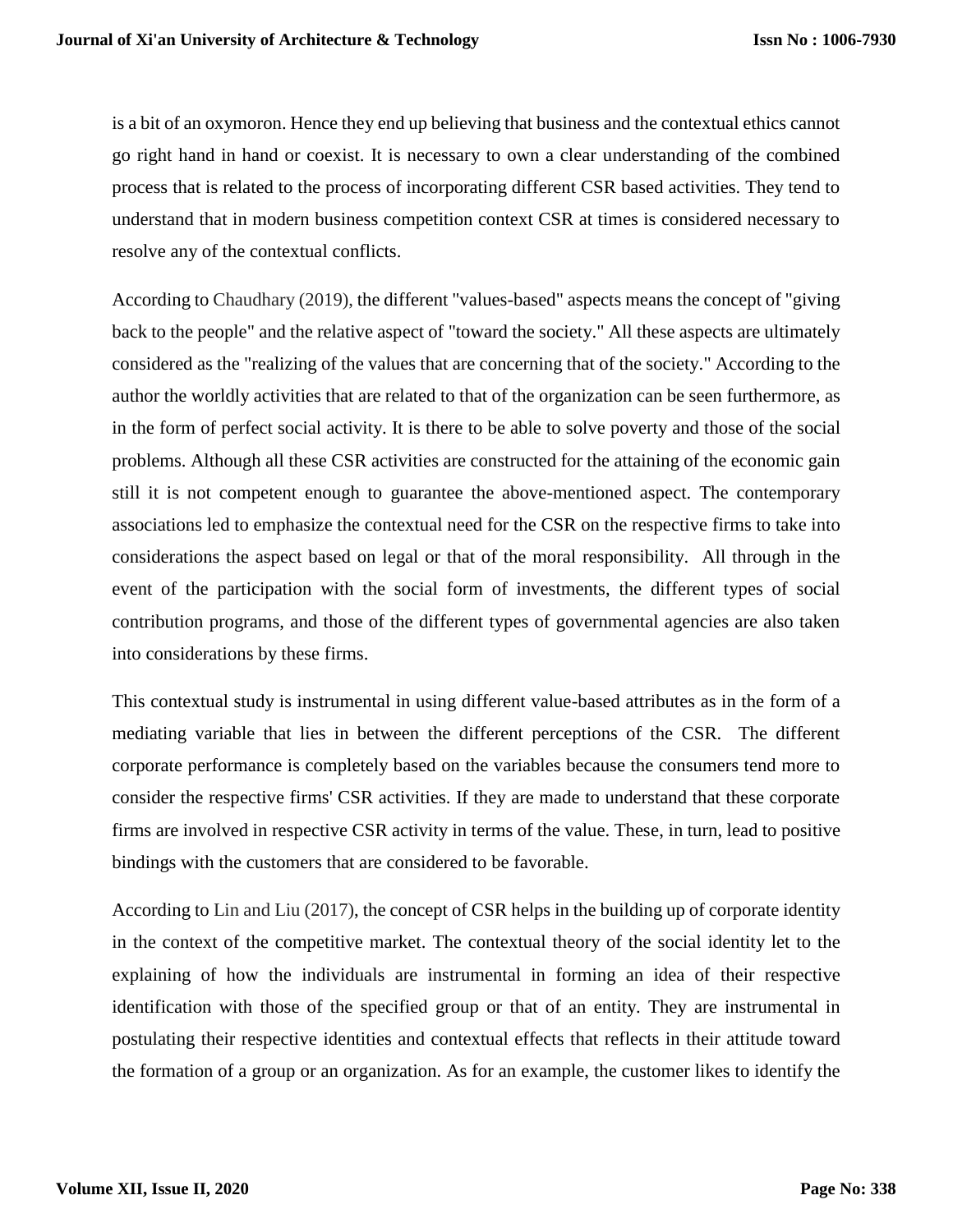respective furnished products of the company, employing their logos and promotional activities (which proves their respective concerns over the CSR aspect).

When the employees identify with their company's commitment toward CSR they realize that they are affiliated with their company. Not just the customers the employees can also identify with their company if they trust their company to ease their self-concept and to create these ideas for the identification. The customers of an organization want to relate themselves with the companies that are attractive and are perceived to contribute to the society they live in. It is because of the fact that they want to establish their self-concept of being responsible citizens accordingly. There are ways to introduce clients to agencies that are voluntarily active. The CSR values as represented must be selective and at the same time positive which can be able to serve as in the form of a reason for the customer's participation as organized in the form of different agency events.

As indicated by Trivellas *et al.* (2019), researching the outcomes of CSR perceptions and the job of customer specialization is a significant issue that is moderately circumspect and constrained. In this sense, this investigation tends to the topic of how CSR perceptions and outcomes influence clients' distribution in CSR perceptions and outcomes as a directing variable. To address these two research questions, this investigation evaluates CSR as an independent variable; Five Features of Corporate Performance as Standard Based Dependent Variables and Attribution as Standard Variables (Depending on corporate identity, reputation, trust, loyalty).

As stated by Lauritsen and Perks (2015), if one pursues his benefit and takes advantage of it, he is completely accountable for his social responsibility. In the event that an association is let alone for the challenge for nothing, at that point no compelling reason to accept any social accountability needs, in any case, in the advanced business condition it has been demonstrated that the size of firms is getting greater than any time in recent memory, which builds the capacity of firms to influence society, which enables firms to take on their duties. Expands the social of the call representatives are spurred both inside and remotely. CSR exercises fill in as a sign to pull in potential representatives that the association portrays as great and moral. CSR exercises can improve organization execution inside and remotely. Then again, customer specialization can influence perceptions about their CSR. For instance, an association's direction toward benefit, social and different issues may influence its clients' CSR perceptions.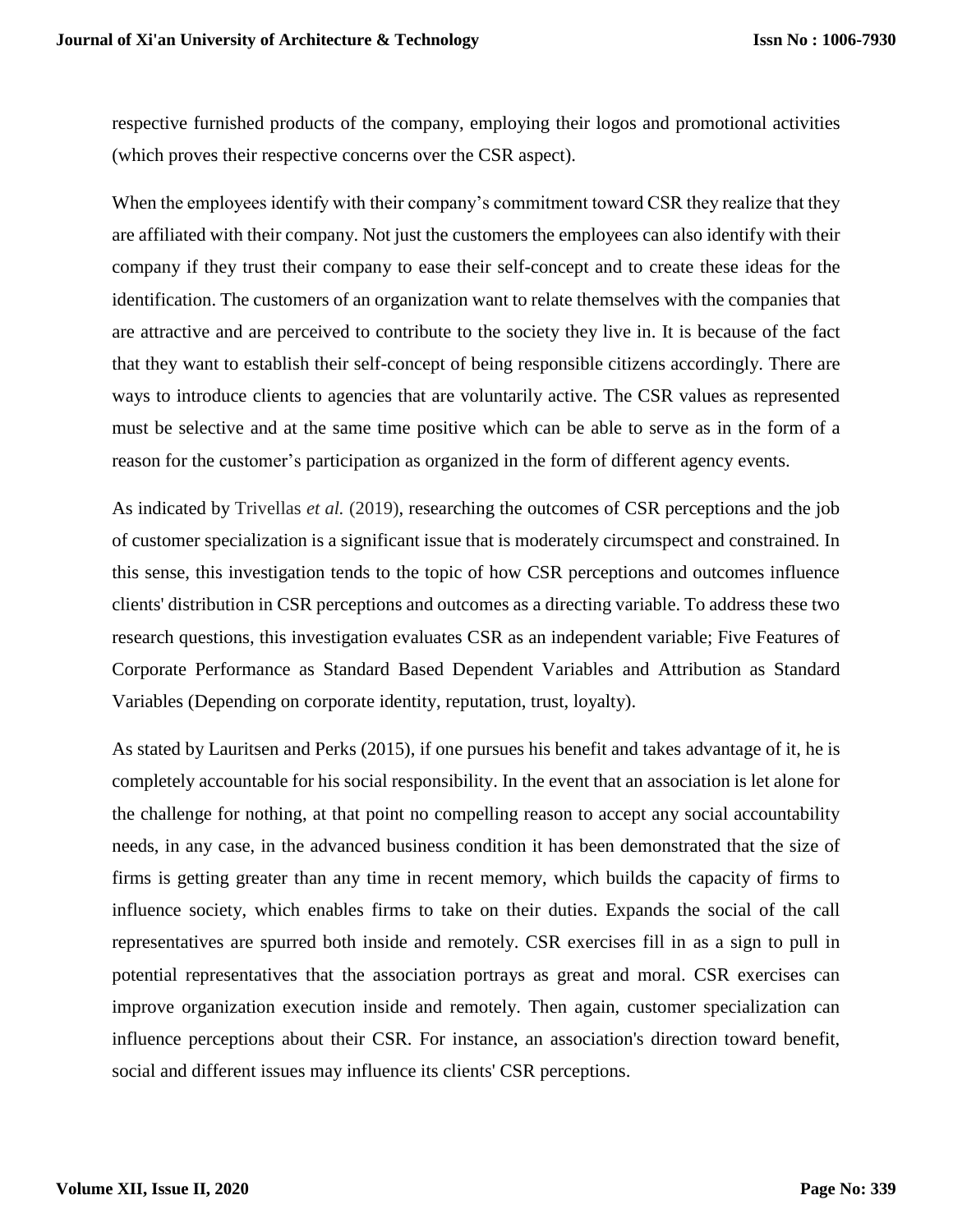As indicated by Rim *et al.* (2016), some corporate attributes, for example, organization size, influence, and industry among others. In any case, the current proof is conflicting with the connection between CSR size and articulation. CSR explore with huge or medium-sized firms have as of late expanded in CSR look into everywhere firms contrasted with the past standard. Subsequently, the size of CSR positively affects the level and nature of CSR articulation. The bigger the size of the association, the higher its CSR activity will be. Organizations must take a stab at their social responsibility just as for benefit.

Shim and Yang (2016) accentuated that this idea of recognizable proof could encourage rehash buy or rearrangement, and incessant correspondence could energize its development. This recognizable proof positively affects client loyalty. Past research has demonstrated that this ID positively affects clients' responses and practices, which can improve execution effectiveness. Moreover, workers' feelings of identity can influence their frames of mind (for instance, hierarchical responsibility). For this situation, this investigation utilizes corporate distinguishing proof as a significant variable for corporate execution. The more the client acknowledges the CSR activity of the organization, the more emphatically it can have a positive directing impact on the connection between the organization based on the recognizable proof and quality based on the cost. Based on the past exchange, this investigation uses value-based attributes as an interceding variable in the connection between CSR discernment and the five variables of corporate executives in such a case that purchasers comprehend that organizations are associated with the value in CSR exercises, they are bound to consider firms' CSR exercises. Positive shading is so great.

#### **6.1. CSR Perception and Corporate Reputation**

Corporate reputation is one of the most significant saw resources for organizations, albeit imperceptible, can bring fun outcomes. Since an organization's reputation is unlimited, contenders experience issues impersonating it. A decent reputation can urge representatives to try sincerely and pull in reasonable accomplices and potential applicants. Likewise, a great reputation can keep representatives from "dissolving thought processes." Also, corporate reputation can urge purchasers to purchase items and prescribe them to other people and draw in financial specialists. Additionally, a great reputation can pull in positive open or media consideration.

Pérez (2015) recommended that a decent reputation can make financial value for an organization and "reestablish reputation" that stresses the significance of corporate reputation, to put it plainly,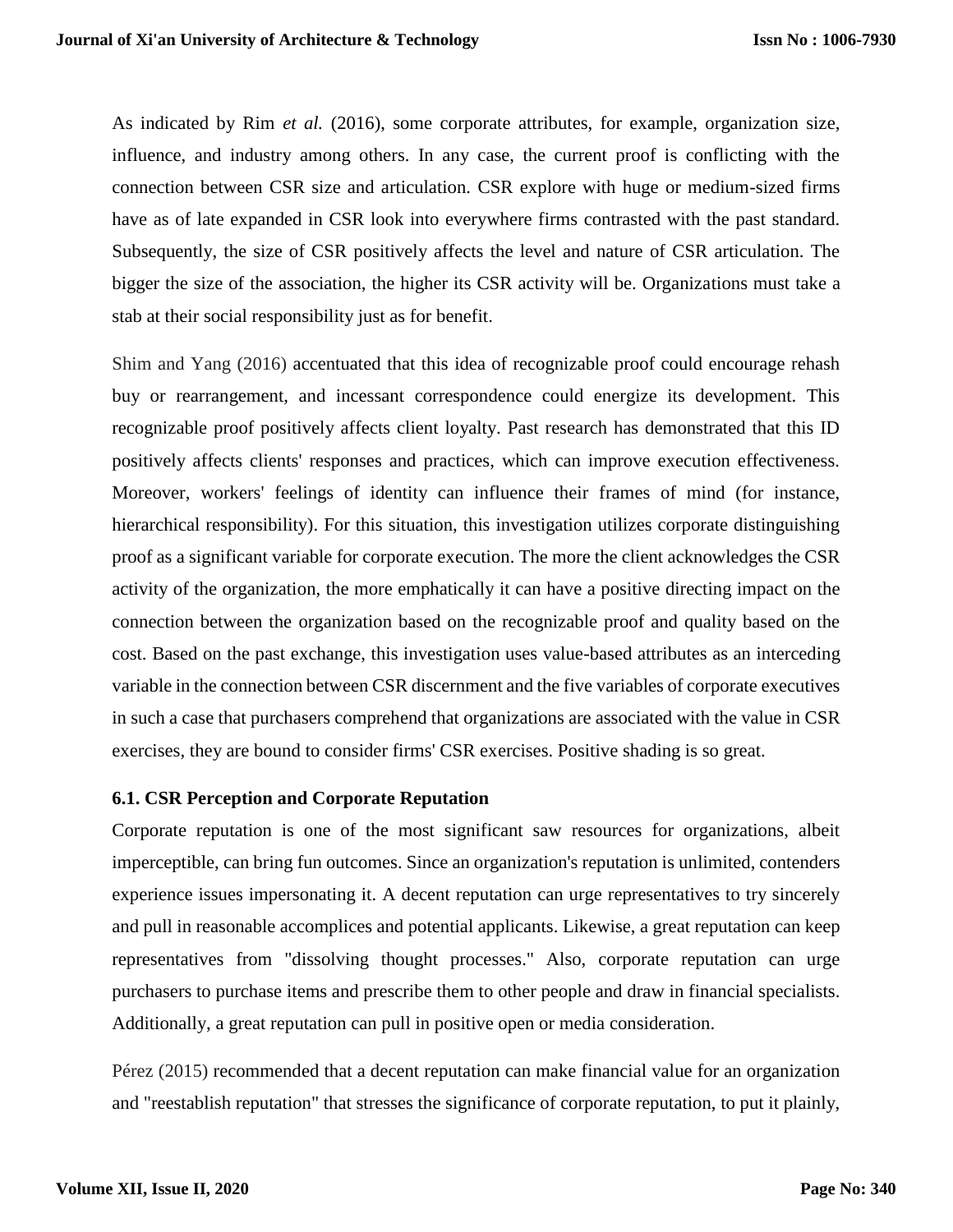overseeing corporate reputation can influence organizations 'productivity and even future firms' market prospects. An association's CSR exercises can help clients emphatically assess their corporate reputation. CSR exercises make a positive connection between an association's clients and their reputation. Therefore, the more the client acknowledges the organization's CSR exercises, the more they can assess the organization's reputation and its value-based forte and have a positive directing impact on the relationship. Based on the past discourse, this investigation uses valuebased attributes as an intervening variable in the connection between CSR observation and the five variables of corporate executives in such a case that purchasers comprehend that organizations are engaged with value in CSR exercises, they are bound to consider firms' CSR exercises. Positive shading is so good.

#### **6.2. Practicing CSR in the present era**

According to Enimil et al, (2012), the concept of CSR is all about the process that is related to the managing of the overall impact on an organization working within a given social context. These include all the impacts that are related to that of the operations and are direct in nature. It also considers the wider impact of the value chain for the concerned business entity over its ups and downs. The contextual value chain starts from the suppliers to those of the customers and then toward the consumers. It is instrumental in considering all the voluntary contributions that an organization tends to make toward the boarder picture of the community and much wider context to the society. One can easily define the concept of CSR as in the form of a business based strategy. It is something that has been integrated with the core of the primary business objectives. It considers the core competencies of the contextual business unit or firm and helps in the forming of an outset that is furthermore designed to create distinct business value. It is also instrumental in creating a positive aspect that is directly relative to the contextual social change. The abovementioned context is furthermore embedded into day-to-day business culture and those of the operations.

#### **6.2.1. Every company can sort their CSR issues into 3 categories:**

A number of generic social-based issues may be considered important toward society but are considered neither to be significantly affected by those of the organization's operations. It is neither influenced by the organization's long-term planning to deal with the market competitiveness.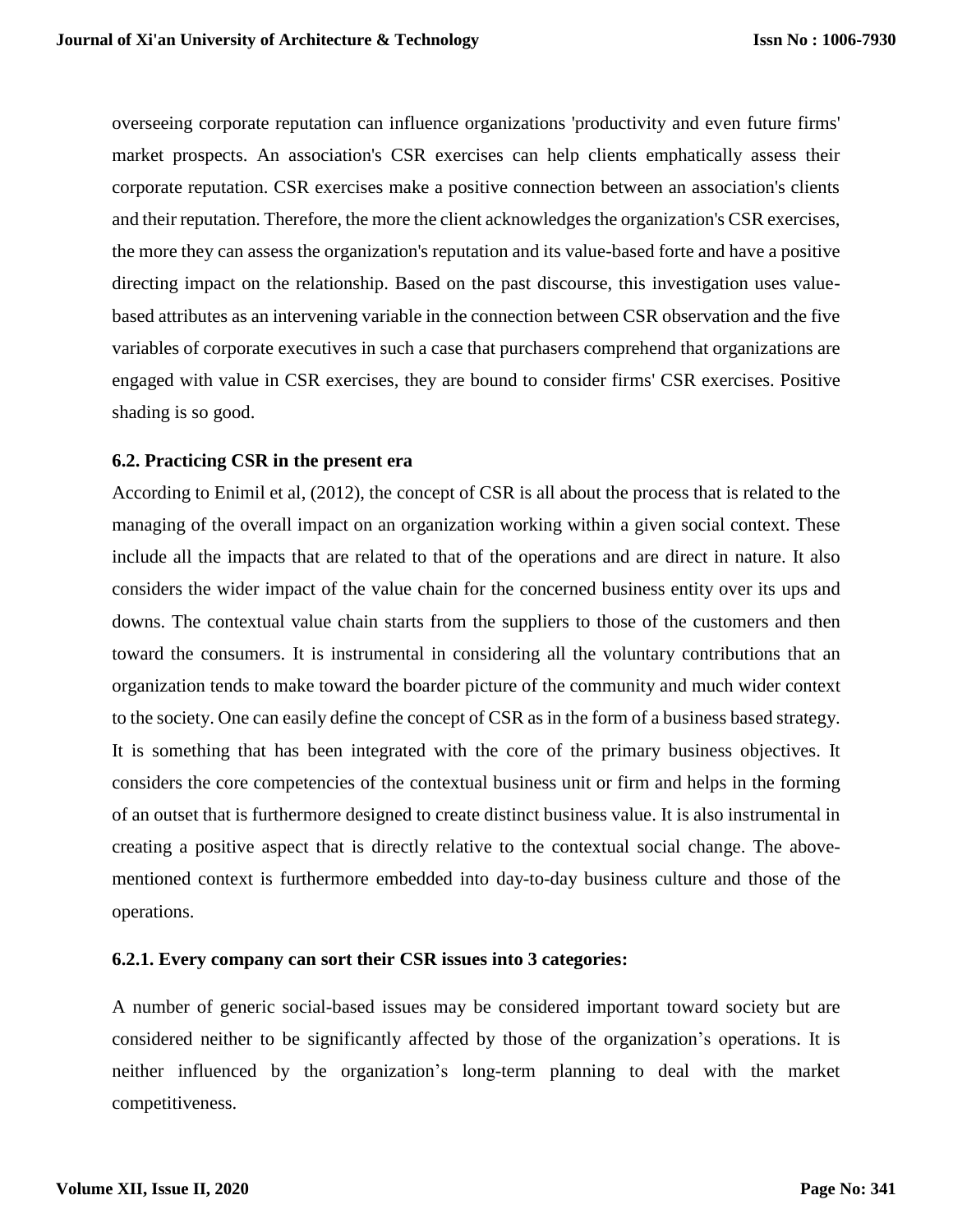If the Ford Motor Company is taken into consideration then it has developed a Ford Motor Company Foundation so as to provide support toward breast cancer-based researches all through the globe. No form of argument can be established in this context which is considered to be worthy causes that are related to all the significant needs. It would be worthy to consider that there is no any form of strategic link in between Ford's support toward the cause of breast cancer research and those of the building of their furnished product like that of the cars and different types of heavy-duty trucks.

On the other hand, the Value chain social impacts are considered to be those that are significantly affected by the above-mentioned organizational activities in the ordinary course of business. If taken to be an Example –Spencer's, when selecting their suppliers, indexes them on the basis of the pricing quotient, their respective quality, in-stock statistics, and that of the sustainability in terms of scores. The aspect of sustainability is considered integrated as in the form to influence their internal processes of buying (Singh and Verma, 2017).

As for an example – If General Electric is taken into consideration then it can be observed that they were instrumental in launching its Eco-imagination program that too in the year 2006. It was launched with a view of becoming a value-creating strategy in favor of the firm. The program named Eco-imagination tends to put into practice the organization's basic believes. It also considers the aspect as related to that of the financial and environmental-based performance that can work together so as to drive the growth of the company. This program as formulated GE is taking into consideration some of the world's biggest organizational challenges (Gupta, 2017).

The GE commitment to items and administrations that are as monetarily profitable as they are environmentally stable. GE sees CSR as a major aspect of its business strategy to sell more products and enterprises and make an incentive for the firm. Corporate social responsibility is right now overwhelming toward the universe of business. For quite a long while, corporate social responsibility has been the fundamental subject of The World Economic Forum at Davos.

Mahindra gathering has propelled an exceptional initiative called ESOP's (Employee Social Option) which gives representatives a chance to partake and include themselves in socially capable exercises. In GAIL there is a different office for CSR which is going by General Manager that guarantees adherence to goals, viability, and consistency. Likewise, there are different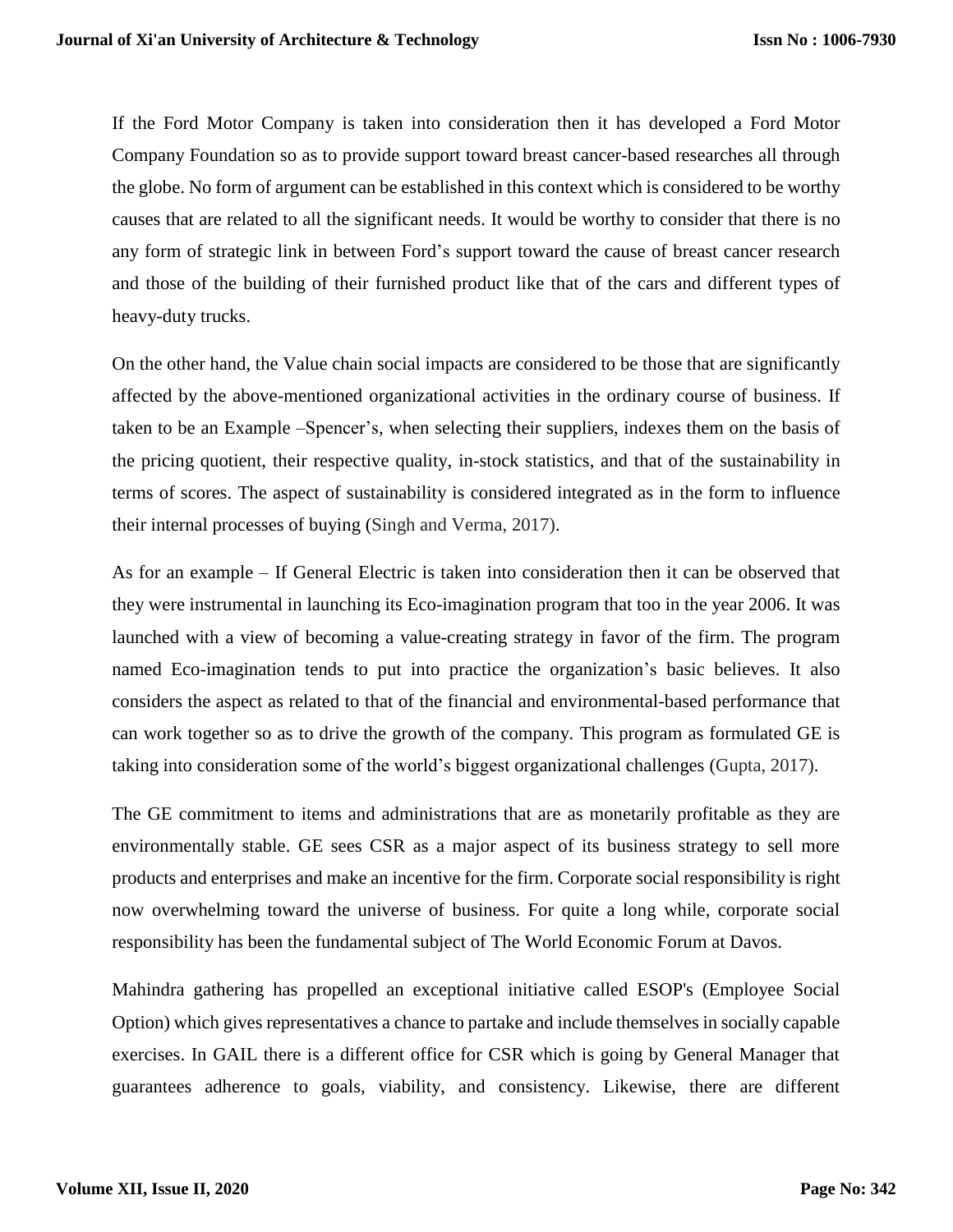organizations and corporate gatherings too who are receiving CSR exercises is evident. One can discover an end number of models that discover organizational thinking of different CSR initiatives and investigate significantly increasingly about CSR (Dhanesh, 2015).

The following graph shows that the organizations are spending more on education and health sectors is of about INR 7526.30 crores which are near to \$ 1 billion in the one financial year as per survey of KPMG India other than any of the sectors the data is shown for the two years of 2017 and 2018.



Source: KPMG India CSR reporting survey 2018

## **Figure 02: Indian organization's CSR spending amount on different sectors**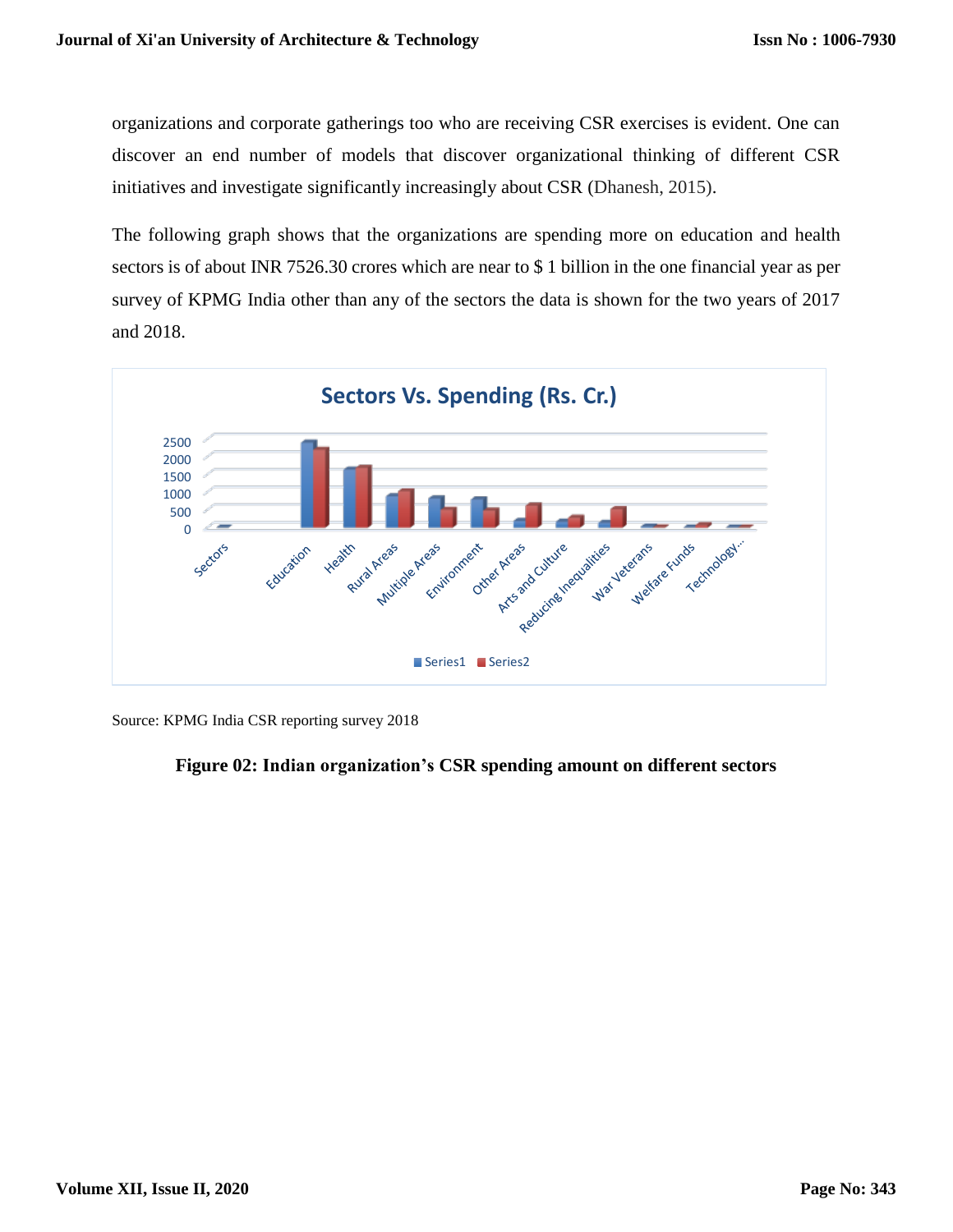**Organizations from Energy and power are the top spenders into the CSR then it is followed by the Banking and Financial Services industries (BFSI). Media and Entertainment firms are spending less.** 





## **Figure 03: Top CSR spending industries in India**

## **6.2.2 The effect of CSR on the performances of the organization in the present era The advantages to organizations of taking part in corporate social responsibility as being:**

**Reputation**: Affected by the expenses and advantages of an organization's merchandise and ventures, how it treats its workers and the earth, its record on human rights, its interest in government policies and even it is brief of bills (Shyam, 2016).

**Competitiveness**: The upsides of good provider and client connections, workforce decent variety and work or life balance, just as effective management of organizational ecological issues;

**Risk management**: Better control of risk that is primarily money related, or sometimes related to those of the aspects of administrative, or from customers' frame of mind.

An accentuation on social responsibility can draw in clients. CSR additionally advantages organizations by empowering them to select excellent work power. The reputation of the firm and generosity related to socially dependable activities draw in gifted forthcoming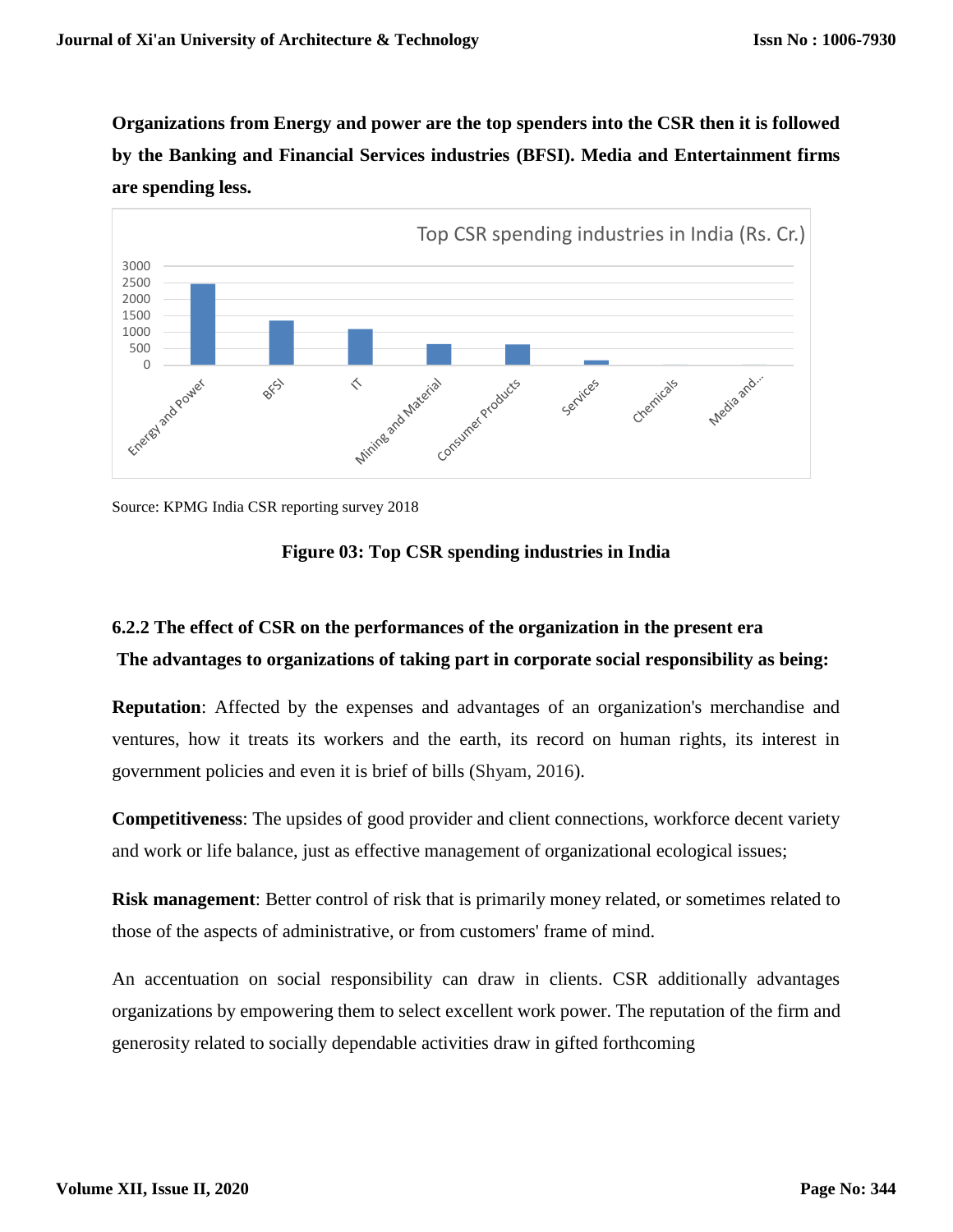representatives, individuals looking for a business for which they would be pleased to work. Partners or the stakeholders put a premium on social responsibility projects embraced by organizations (Manimegalai and Baral, 2018).



**Figure 04: CSR and Its Growing Importance - Great People Inside**

**Source:** <http://greatpeopleinside.com/csr-growing-importance/>

There are various companies in India that make it a point to incorporate social responsibility programs in their yearly plans, give it the required consideration and there are different associations that do exclude the projects in their yearly plans however act drive when the need emerges. There are changing degrees of idealness identifying with an impression of CSR inclusion by organizations, deciphered as far as levels of loyalty to bosses and readiness to buy items by reference to the moral approaches and practices of providers or their relationship with 'great causes, for example, magnanimous gifts. In India, the main advantage for any organization gets from CSR that is brand mindfulness. They should be perceived as being productive members of society', 'observe industry principles, increase a competitive edge over contenders, improve their reputation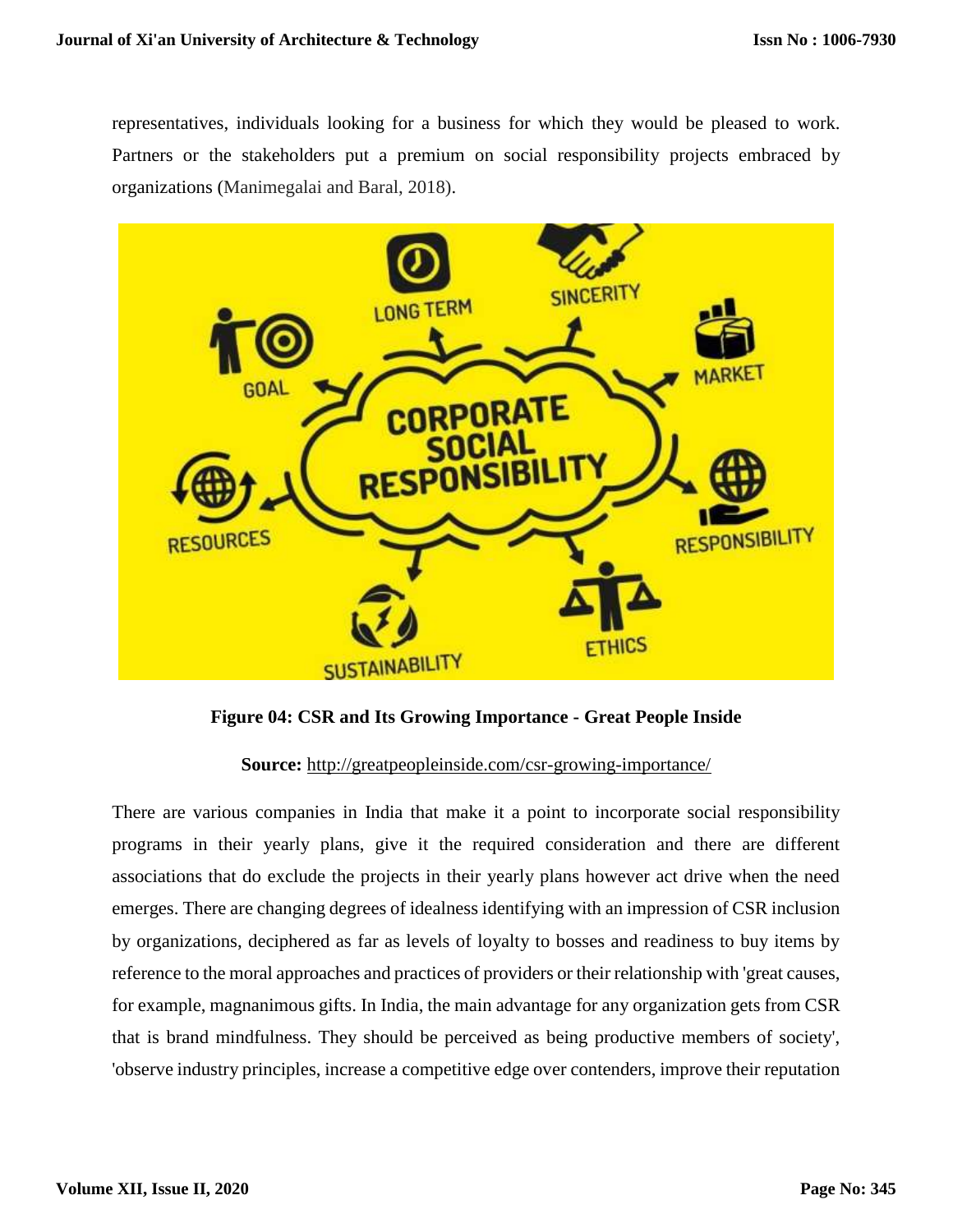and pull in and enroll the best abilities are the reasons why numerous associations in India today, are serious with corporate social responsibility.

## **6.3. CSR Perception and Loyalty**

Singh and Verma (2018) contended that loyalty can be characterized as the reshaping conduct of a specific brand. Loyalty improves buy recurrence, buy volume, and positive verbal. Loyalty can be sorted into two kinds: frame of mind and conduct. Trademark loyalty comprises of proposals for the buy, significant expense pay and lack of concern to the contending item, however, conduct loyalty is involved in the buy rate, recuperation and rehash buy. The research on CSR exercises has demonstrated that CSR exercises can prompt positive corporate associations, client input, and friends' viability. Subsequently, the more the client acknowledges the organization's CSR exercises, the higher their odds of loyalty to the organization, and the value-based attributes can have a positive directing impact on the relationship. These value-based attributes are there as an in the form of an interceding variable. All these are in the connection between CSR observation and the five variables of corporate executives. In such a case, the purchasers comprehend that organizations are associated with the value in CSR exercises, they are bound to consider firms' CSR exercises in positive shading.

Take an interest in the usage of this examination as pursues. To begin with, corporate administrators, including CSR or HR directors, need to create techniques to enable clients to comprehend their CSR exercises. CSR exercises are significant; however, clients' impression of those exercises is considerably progressively significant. Numerous organizations don't profit by their CSR endeavors since they don't educate their clients about this CSR exertion. For this situation, successful CSR correspondence methods can help the organization (Nair and Bhattacharyya, 2019).

The management must comprehend that the view of CSR positively affects the client's certainty, loyalty, and goals, which are key factors that influence the improvement of long-haul associations with their clients. On the off chance that organizations are engaged with CSR activities, at that point clients show trust, loyalty, and expectation, which improves long haul associations with clients and in this manner, ensures business achievement (Haleem *et al.* 2015).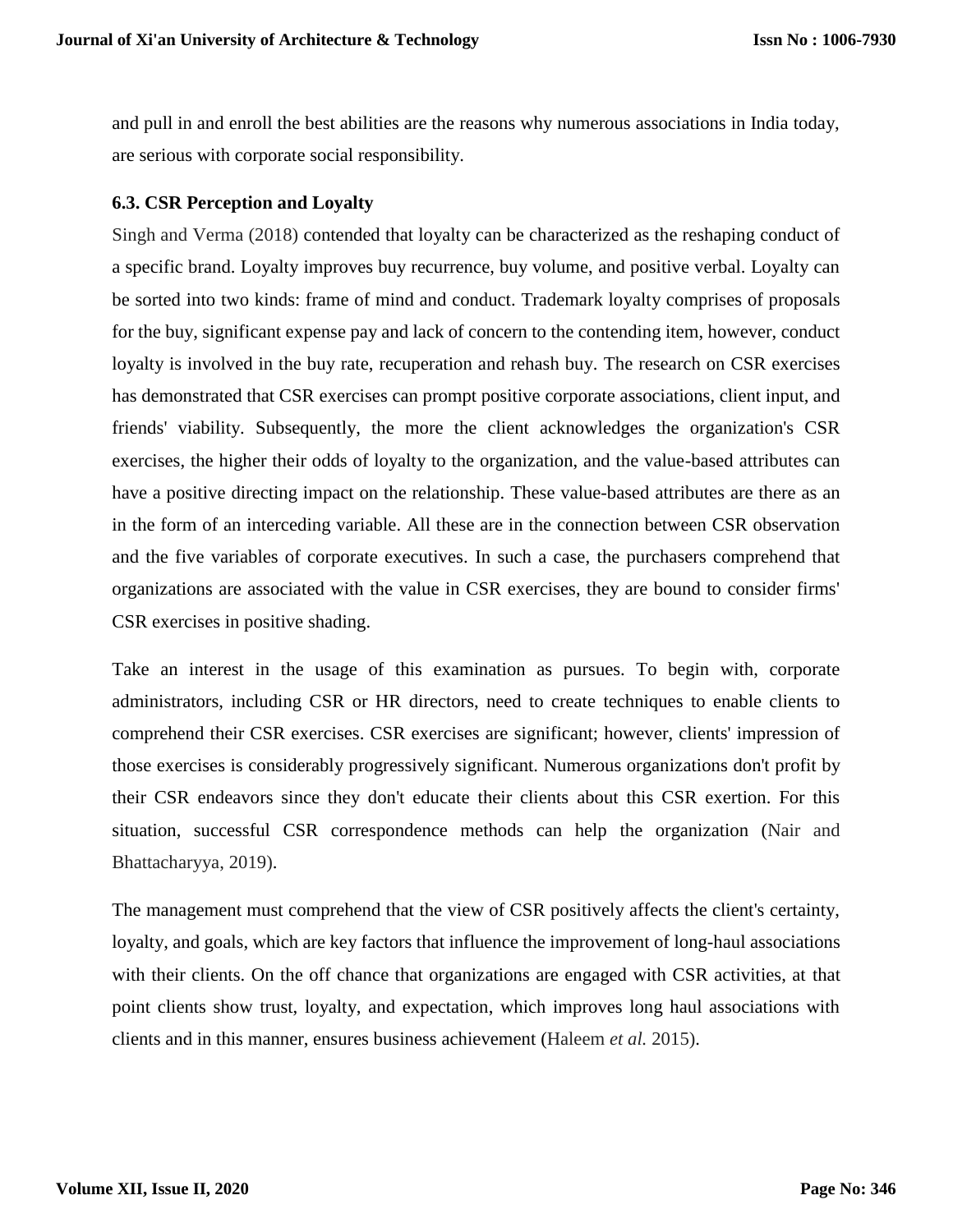Even though the outcomes don't show any value-intervened impact of attribution based on the connection among CSR and the impression of corporate executives, corporate chiefs with CSRs or assets ought to be urged to comprehend that their CSR activity is based on value. That is, firms must convey that they are engaged with CSR exercises because these exercises are precise and important. Such purposive aims ought to rouse clients to consider the CSR exercises of the organizations as attractive, deferential and alluring. This investigation will permit more CEOs and corporate supervisors, including CSR or HR directors, to partake in CSR exercises.

Therefore, Pérez and Del Bosque (2015) in the CSR territory are centered on putting resources into social responsibility. Thus, future research should concentrate on the social responsibility investment framework. There must be understandable clarifications for how customers profit by corporate CSR exercises. A few clients are hesitant to accept that they can profit from corporate CSR exercises. They accentuated that organizations should lower costs as opposed to utilizing their extra assets. To put it, just to concentrate on the economy, they can be correct. Organizations need to pay more to purchase the items they need as a result of CSR exercises. Be that as it may, corporate CSR exercises are fundamental in centering the general customers in an all-round competitive atmosphere.

Other than that, Cha *et al.* (2016) attempt to explore the contextual relationship that lies in between the different CSR perceptions and those of the cohort that is related to the CSR objectives within an organization. In one way, this particular study is instrumental in examining the contextual impact of the different types of CSR based on their perceptions. Furthermore, all the abovementioned points are based on the aspect of the corporate performances be it the corporate identity, or the context of reputation, building up of corporate trust, organizational fidelity, and certain promotional intent. It also takes into consideration the different types of moderating effects that are related to the value-driven prominence in the mentioned corporate relationship. To develop an understanding of the concept some contextual discussions based on the Indian consumers that are instrumental in indicating the different types of CSR perceptions. On the other hand, it is considered to be important as it had a significant amount of positive effect on the building of human beliefs. It is addressed in this paper as in the form of customer loyalty, and those of their respective intentions. It also takes into consideration the fluctuating aspect of CSR on the corporate identity and that of building up a good reputation. Certain number of the mediating effect is also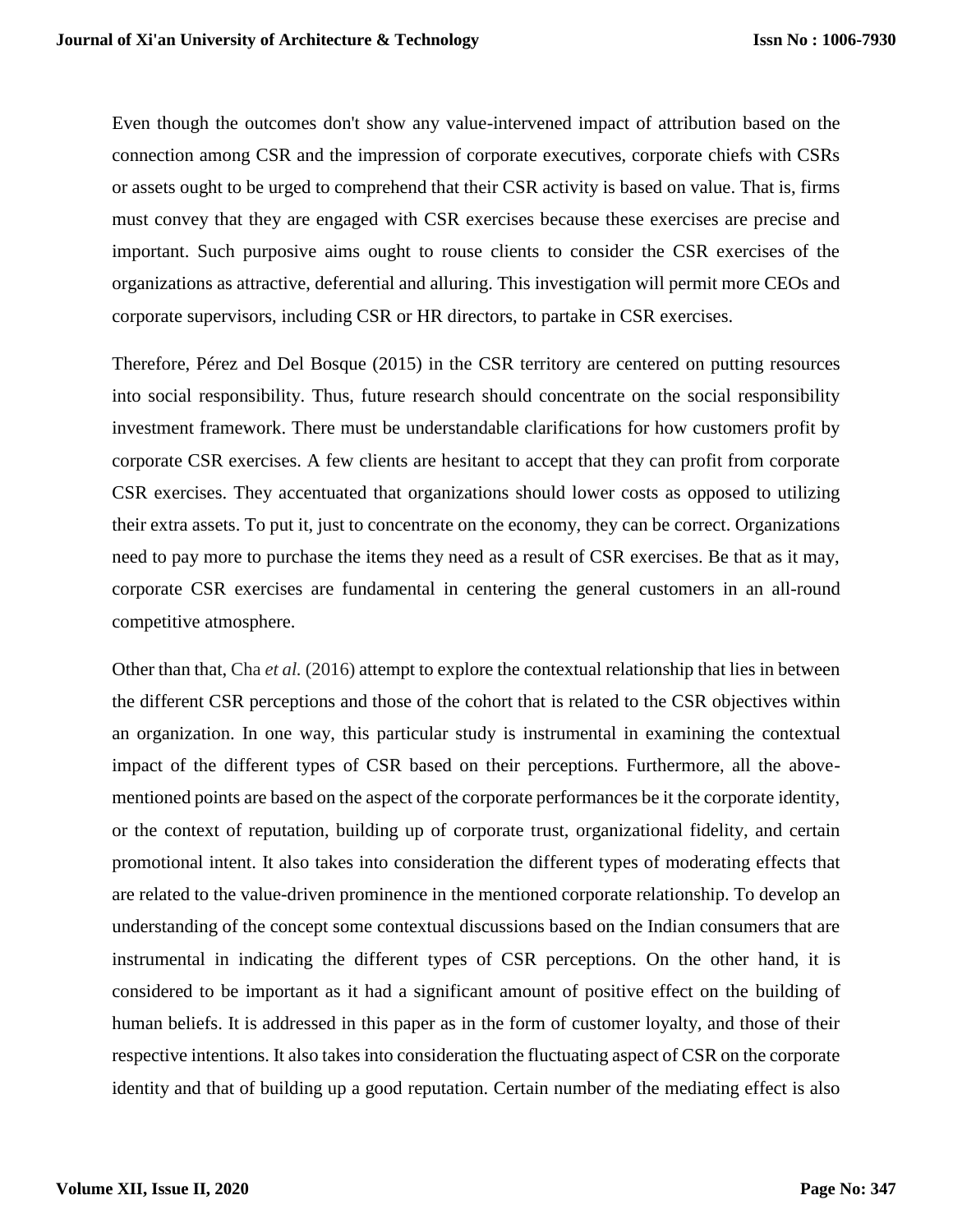addressed in correlation with that of the standard-based on their respective specializations. So, indications of all these effects were considered to be permanent.

## **7. Conclusion**

In this paper, an approach has been undertaken to study the contextual processes that are instrumental in influencing the different forms of CSR based perceptions. This paper also takes into consideration the aspect of corporate performances that ongoing further will be underlying the different CSR activities. The study examined the aspect of CSR by highlighting the impact of different CSR activities on the context of the business performances or that of the customer's respective responses. This is considered to be a research pathway that is specializing in the different aspects of the CSR methods. The basic qualities as relative to that of CSR based on its objectives do possess a substantial amount of impact on the different forms as relative to that of the aspect of effectiveness in context to CSR (Hasan and Khan, 2017).

There is a certain number of important theoretical contributions that are there in this contextual paper based on CSR study. This particular study the aspects that had been generated from the different types of open-sourced consumer-based surveys. Therefore, it is the context of CSR has already achieved a higher level of validity based on the external and internal organizational context. Consequently, the contextual result of this particular study helps to demonstrate the actual scenario to the maintaining of the CSR values (Park *et al.* 2016). They are instrumental in providing several evidences for a better understanding of the CSR application process. It confirms the fact that the CSR perceptions do have a very significant and that too positive impact based on promotional beliefs, the context of loyalty, and that of the intention. The CSR values do also help in the implementation and formation of corporate identity and that of gaining corporate reputation.

#### **8. Limitations of the study**

The limitations as associated with the researcher while conducting the research is that a problem was encountered while collecting the information. The reason behind it was that, the workers and at times the managers of the companies were way too reluctant in the process of releasing the requisite information. Even if they were told about the purpose of conducting this research and was informed that it was required for the academic purpose. On the other hand, the contextual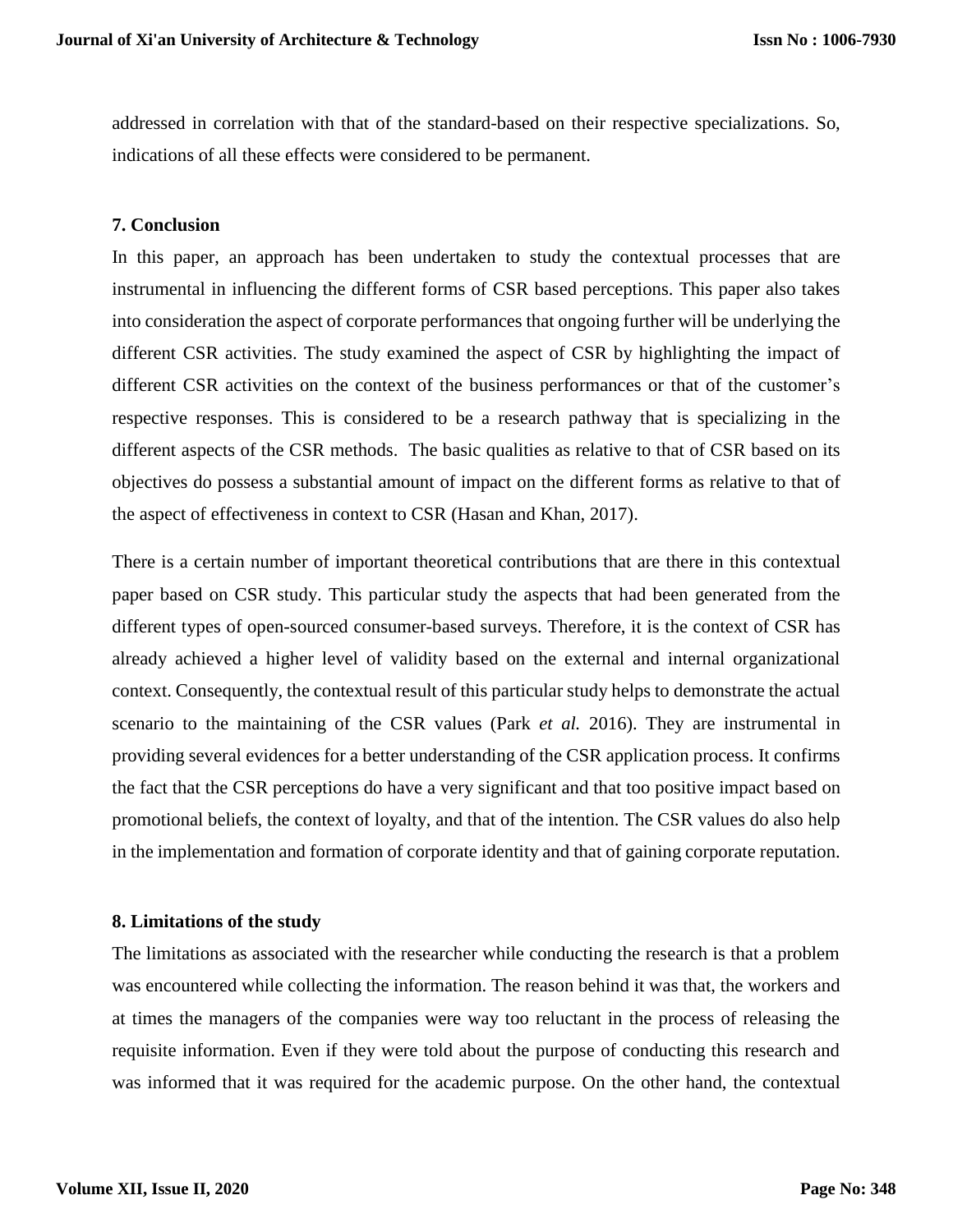investigation based on real facts coupled with a fact that the collected primary data from different sources were also used to make the contextual limitation at a negligible amount. Some of the specific people in the course of conducting this research program were initially identified so as to conduct an indirect form of investigation in order to specify certain administrative areas in which the intending researcher was not allowed to access.

#### **9. Scope for future research**

There are a number of theories and contextual concepts that were taken into consideration while conducting this research program. In addition to the research, the especial implications toward the formation of the marketing strategy and associated tactics based on CSR in the form of a completely different geographical setting would make this study a bit more interesting. There is also an important scope for futuristic research for the conducting of comparative research that has to be carried out in the context of the CSR as practiced in the industries. It is to be done to serve the sole purpose to get a broader picture of the ways in which CSR is instrumental in playing an important role in the development of the firm.

#### Reference

Akbaş, H.E., Bozkurt, S., Oktay, S. and Yılmazer, S., 2019. Analyzing the Effect of Corporate Social Responsibility Perception on Organizational Identification from Employee Perspective. In *Ethics, Social Responsibility and Sustainability in Marketing* (pp. 65-81). Springer, Singapore.

Cha, M.K., Yi, Y. and Bagozzi, R.P., 2016. Effects of customer participation in corporate social responsibility (CSR) programs on the CSR-brand fit and brand loyalty. *Cornell Hospitality Quarterly*, *57*(3), pp.235-249.

Chaudhary, R., 2019. Corporate social responsibility perceptions and employee engagement: role of psychological meaningfulness, safety and availability. *Corporate Governance: The International Journal of Business in Society*.

Dhanesh, G.S., 2015. Why corporate social responsibility? An analysis of drivers of CSR in India. *Management Communication Quarterly*, *29*(1), pp.114-129.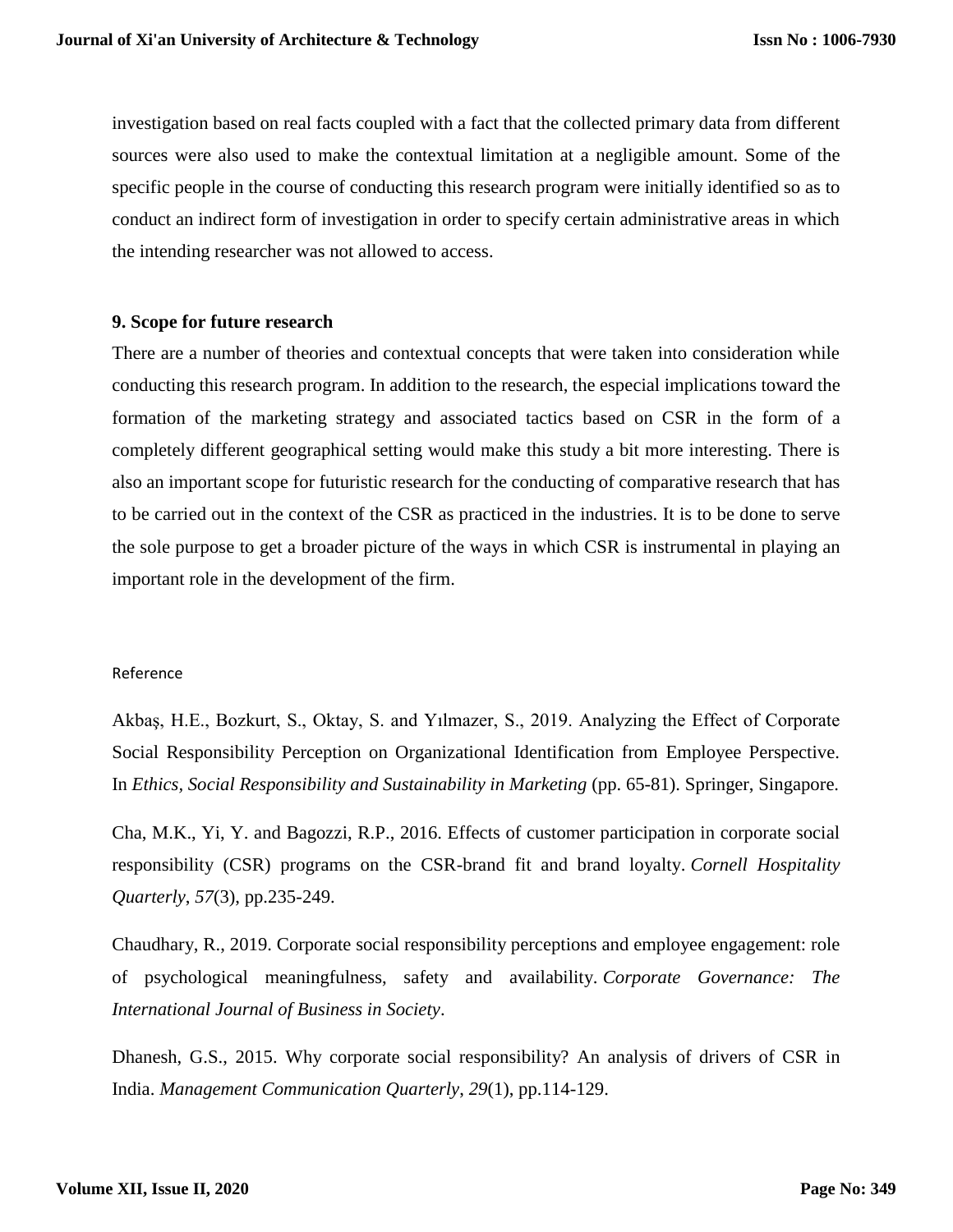Du, S., C.B. Bhattacharya and S. Sen, 2010. Maximizing business returns to Corporate Social Responsibility (CSR): The role of CSR communication. Int. J. Manage. Rev., 12: 8-19.

Enimil, H. A., Agyemang M. P., Amankwaa A. O.,2012,Corporate Social Responsibility, A Public Relations Gimmick? Case of BhartiAirtel Ghana Limited. Aproject work submitted to the christian service university college inpartial fulfilment of the requirements for the award of a bachelor of arts degree in communication studies.

Ghillyer, A., 2011. Business Ethics Now. 3rd Edn., McGraw Hill, UK., ISBN-13: 978- 0073524696, Pages: 256.

Gupta, A.D., 2017. CSR in India: from rhetoric to reality and beyond. In *Corporate Social Responsibility in India* (pp. 161-165). Springer, Cham.

Haleem, F., Farooq, S., Boer, H. and Gimenez, C., 2015. The moderating role of stakeholder pressure in the relationship between CSR practices and financial performance in a globalizing world. In *22nd International EurOMA Conference*. The European Operations Management Association.

Hasan, S.M.M. and Khan, I.R., 2017, September. Perceptions of University Students on Building Brand Loyalty through CSR Engagement. In *Welcome Message from Conference Chairs* (p. 129).

Hole, Y., & Snehal, P. & Bhaskar, M. (2018). Service marketing and quality strategies. *Periodicals of engineering and natural sciences,6* (1), 182-196.

Hole, Y., Hole, S. P.-, & Bhaskar , M. P. (2019). The Damages of Liberal Marketing Myopia. *Restaurant Business,* 118(10), 542-556.<https://doi.org/10.26643/rb.v118i10.9573>

Hole, Y., Hole, S. P.-, & Bhaskar, M. P. (2019). Global market challenges and their impact on businesses. *Restaurant Business,* 118(10), 519-531. https://doi.org/10.26643/rb.v118i10.9571

Hole, Y., & Snehal, P. (2019). The significance of pilgrimage tourism to sustainable development with special reference to the Indian context. *African Journal of Hospitality, Tourism and Leisure. 8* (3)*, 1-11*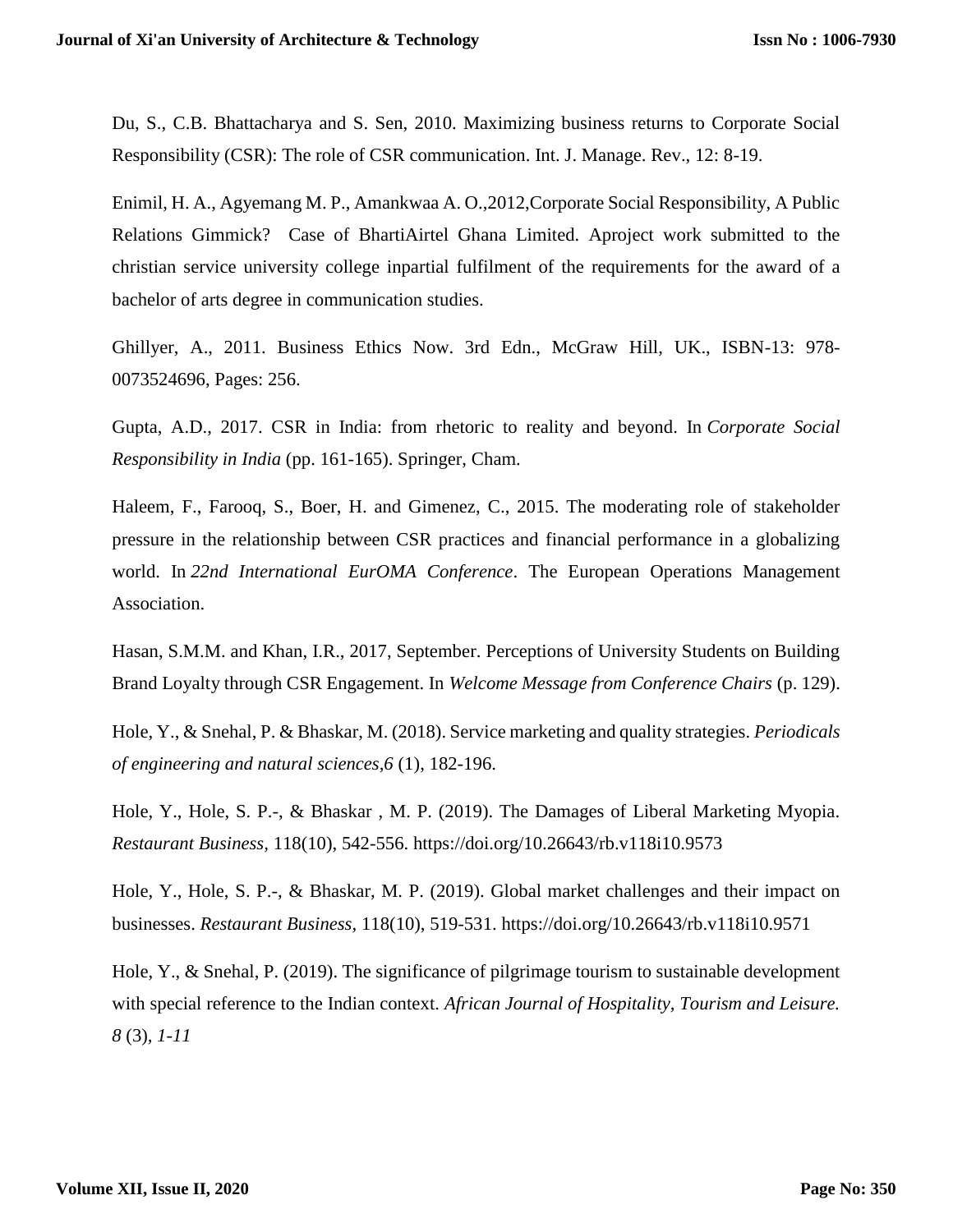Hole, Y., & Snehal, P. (2019). Challenges and solutions to the development of the tourism and hospitality industry in India. *African Journal of Hospitality, Tourism and Leisure*. *8* (3)*, 1-11* 

Hole, Y., & Snehal, P. & Bhaskar, M. (2019). Porter's Five Forces Model: Gives you a competitive advantage. *Journal of Advanced Research in Dynamical and Control System, 11* (4), 1436-1448.

Hole, Y., & Snehal, P. (2019). Agro-Tourism: Can be a game changer for the rural development of Maharashtra. *Ajanta, VIII* (I), 40-49, ISSN 2277-5730.

Kang, B., 2012. The influence of salesperson psychological attributes on customers performances. Afr. J. Bus. Manage., 6: 9359-9369.

Kang, B., S. Oh and E. Sivadas, 2012. The effect of dissolution intention on buyer-seller relationships. J. Marketing Channels, 19: 250-271

Lauritsen, B.D. and Perks, K.J., 2015. The influence of interactive, non-interactive, implicit and explicit CSR communication on young adults' perception of UK supermarkets' corporate brand image and reputation. *Corporate Communications: An International Journal*, *20*(2), pp.178-195.

Li, Q., W. Luo, Y. Wang and L. Wu, 2013. Firm performance, corporate ownership and corporate social responsibility disclosure in China. Bus. Ethics: A Eur. Rev., 22: 159-173.

Lin, C.P. and Liu, M.L., 2017. Examining the effects of corporate social responsibility and ethical leadership on turnover intention. *Personnel Review*, *46*(3), pp.526-550.

Manimegalai, S. and Baral, R., 2018. Examining the mediating role of organizational trust in the relationship between CSR practices and job outcomes. *Social Responsibility Journal*, *14*(3), pp.433-447.

Nair, A.K. and Bhattacharyya, S.S., 2019. Mandatory corporate social responsibility in India and its effect on corporate financial performance: Perspectives from institutional theory and resource based view. *Business Strategy & Development*, *2*(2), pp.106-116.

Oo, E., Jung, H. and Park, I.J., 2018. Psychological factors linking perceived CSR to OCB: the role of organizational pride, collectivism, and person–organization fit. *Sustainability*, *10*(7), p.2481.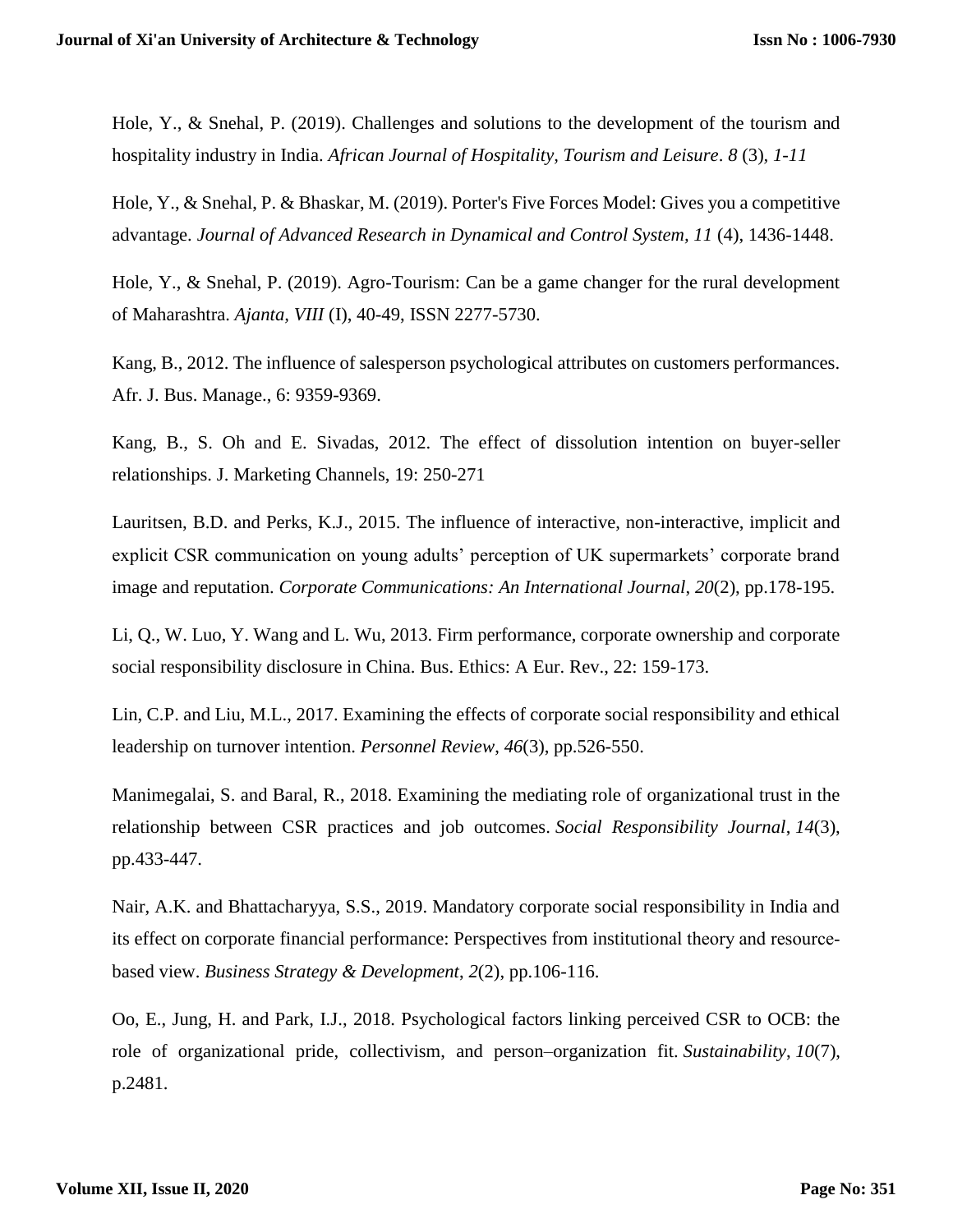Park, G., Kim, W., Oh, J. and Chung, K., 2016. Study on the structural relationship among CSR motivations, CSR activities, trust and loyalty: Focused on Korea retailing sector. *International J*

Pawar, S., & Khedkar, E (2019). An overview of economic dimensions of Pilgrimage Tourism in India. *Incubation – IV Business Management with New Ideas and Technologies in Global Context,*  24-30.

Pawar, S., & Hole, Y. (2017). Impact of Foreign Direct Investment on Indian Economy with special reference to Retail Sector in Nashik (Maharashtra). *International Journal of Research and Development, V* (I), 72-75. ISSN- 2279 – 5438.

Pawar, S. (2018). Trade Protectionism: A Overview. *National Journal of Research in Marketing, Finance, and HRM, 3* (1), 23-30. ISSN: 2455-5398,

Pawar, S., & Thapa, K. (2017). Building Strong foundations-CSR on board by Reliance Industries Pvt. Ltd., ISSN- 2347 – 4173.

Pérez, A. and Del Bosque, I.R., 2015. An integrative framework to understand how CSR affects customer loyalty through identification, emotions and satisfaction. *Journal of Business Ethics*, *129*(3), pp.571-584.

Pérez, A., 2015. Corporate reputation and CSR reporting to stakeholders: Gaps in the literature and future lines of research. *Corporate Communications: An International Journal*, *20*(1), pp.11- 29.

Rim, H., Yang, S.U. and Lee, J., 2016. Strategic partnerships with nonprofits in corporate social responsibility (CSR): The mediating role of perceived altruism and organizational identification. *Journal of Business Research*, *69*(9), pp.3213-3219.

Sen, S. and C.B. Bhattacharya, 2004. Doing better at doing Good: When, why and how consumers respond to corporate social initiatives. California Manage. Rev., 47: 9-24.

Shim, K. and Yang, S.U., 2016. The effect of bad reputation: The occurrence of crisis, corporate social responsibility, and perceptions of hypocrisy and attitudes toward a company. *Public Relations Review*, *42*(1), pp.68-78.